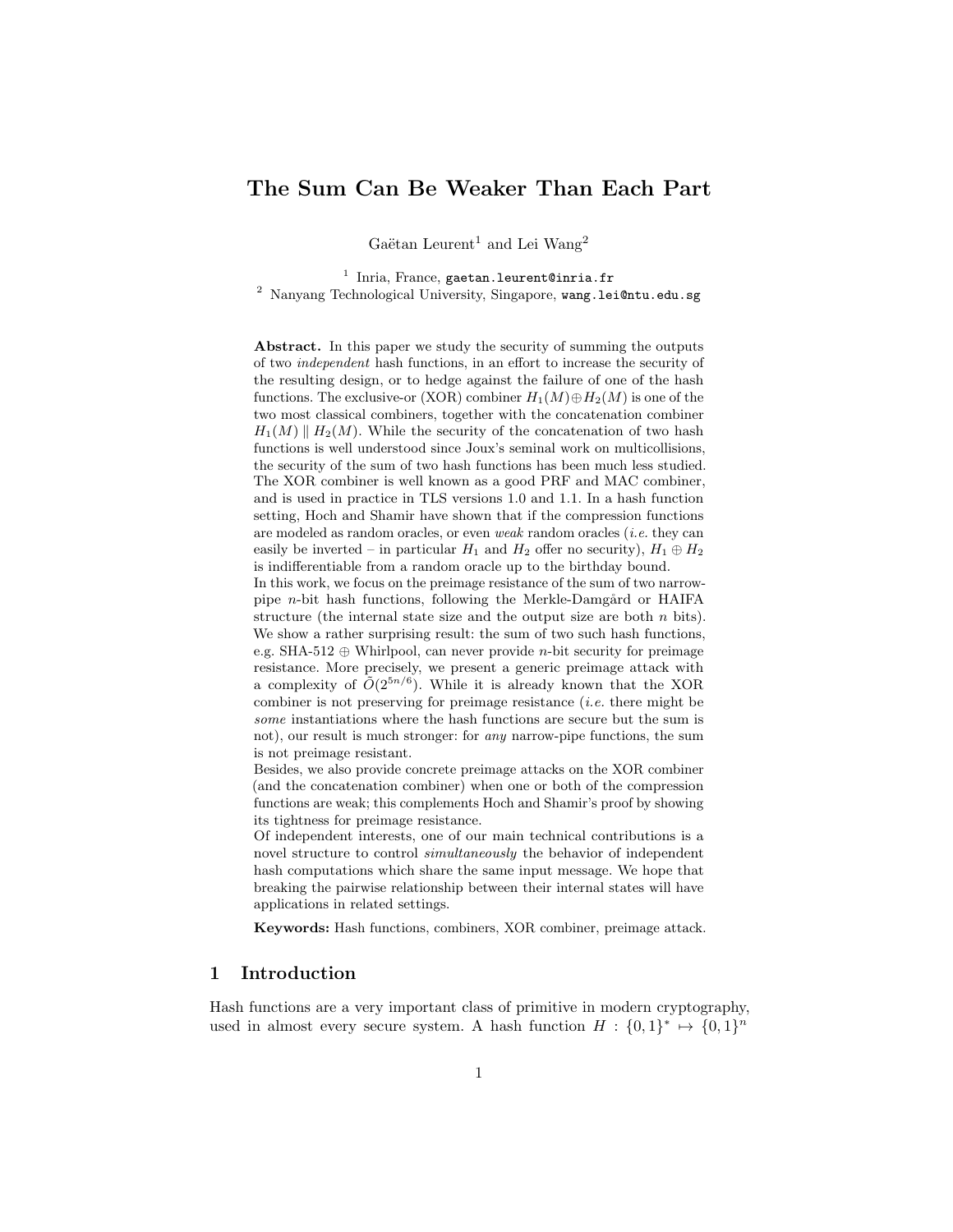takes an arbitrary length input and produces an n-bit output or digest. Hash functions are used in many setting with various security requirements; the general expectation is that a hash function should behave like a random function from  $\{0,1\}^*$  to  $\{0,1\}^n$ . More concretely, the main security notions expected from a hash function are:

**Collision resistance.** It should be hard to find two messages  $M \neq M'$  with  $H(M) = H(M').$ 

Second-preimage resistance. Given a message  $M$ , it should be hard to find  $M' \neq M$  with  $H(M) = H(M')$ .

**Preimage resistance.** Given a target hash value  $\overline{H}$ , it should be hard to find M with  $H(M) = \overline{H}$ .

Since generic collision attacks require  $2^{n/2}$  work, and generic preimage attacks require  $2^n$  work, a secure hash function should have the same level of resistance.

In order to build more secure hash functions, or to protect oneself against future cryptanalysis advances, such as the devastating attacks of Wang et al. against the SHA family [\[37](#page-20-0)[,36\]](#page-20-1), a practical countermeasure might be to combine two different hash functions. The goal is that the combined hash function can only be broken when both components are weak. In particular, this reasoning was used by the designers of SSL [\[11\]](#page-18-0) and TLS [\[5\]](#page-18-1), who combined MD5 and SHA-1 in various ways. More precisely, the Key Derivation Function of TLS v1.0/v1.1 uses a sum of HMAC-MD5 and HMAC-SHA-1.[3](#page-1-0) The designers explain [\[5\]](#page-18-1): "In order to make the PRF as secure as possible, it uses two hash algorithms in a way which should guarantee its security if either algorithm remains secure."

There are two classical hash function combiners: the concatenation combiner  $H_1(M)$  H<sub>2</sub>(M) and the XOR combiner  $H_1(M) \oplus H_2(M)$ . In a seminal work [\[17\]](#page-19-0), Joux showed that the concatenation combiner with narrow-pipe hash functions offers much less security than could be expected: it has  $2n$  bits of output, but essentially offers the same security as an  $n$ -bit hash function. In this work, we carry a similar analysis for the XOR combiner. Previous work has shown that it is indifferentiable from a random oracle up to the birthday bound [\[14\]](#page-18-2), even if the initial functions are weak; in particular, it has optimal collision resistance of  $n/2$  bits. However, we show that the preimage security is much less than one might expect, with a generic preimage attack with complexity  $\tilde{O}(2^{5n/6})$ .

Since the goal of a combiner is to keep some security even if one of the functions is found to be weak, it is natural that the two hash functions  $H_1$  and  $H<sub>2</sub>$  are independent in practice. Throughout this paper the two hash functions used in a combiner are always assumed to be independent without specifying it  $explicity<sup>4</sup>$  $explicity<sup>4</sup>$  $explicity<sup>4</sup>$ .

<span id="page-1-0"></span> $^3$  We note that this MD5/SHA-1 combiner has been replaced by primitives based on single hash function (e.g., SHA-256) since TLS v1.2 [\[6\]](#page-18-3).

<span id="page-1-1"></span><sup>&</sup>lt;sup>4</sup> If the two hash functions can be related, it is trivial that the XOR combiner is not security-preserving. For instance, let  $H_2(M) := H_1(M) \oplus \text{const}$ , where const is a constant. If  $H_1$  is ideally secure, then  $H_2$  is also ideally secure. However, the XOR combiner  $H_1(M) \oplus H_2(M) = \text{const}$  for any message M.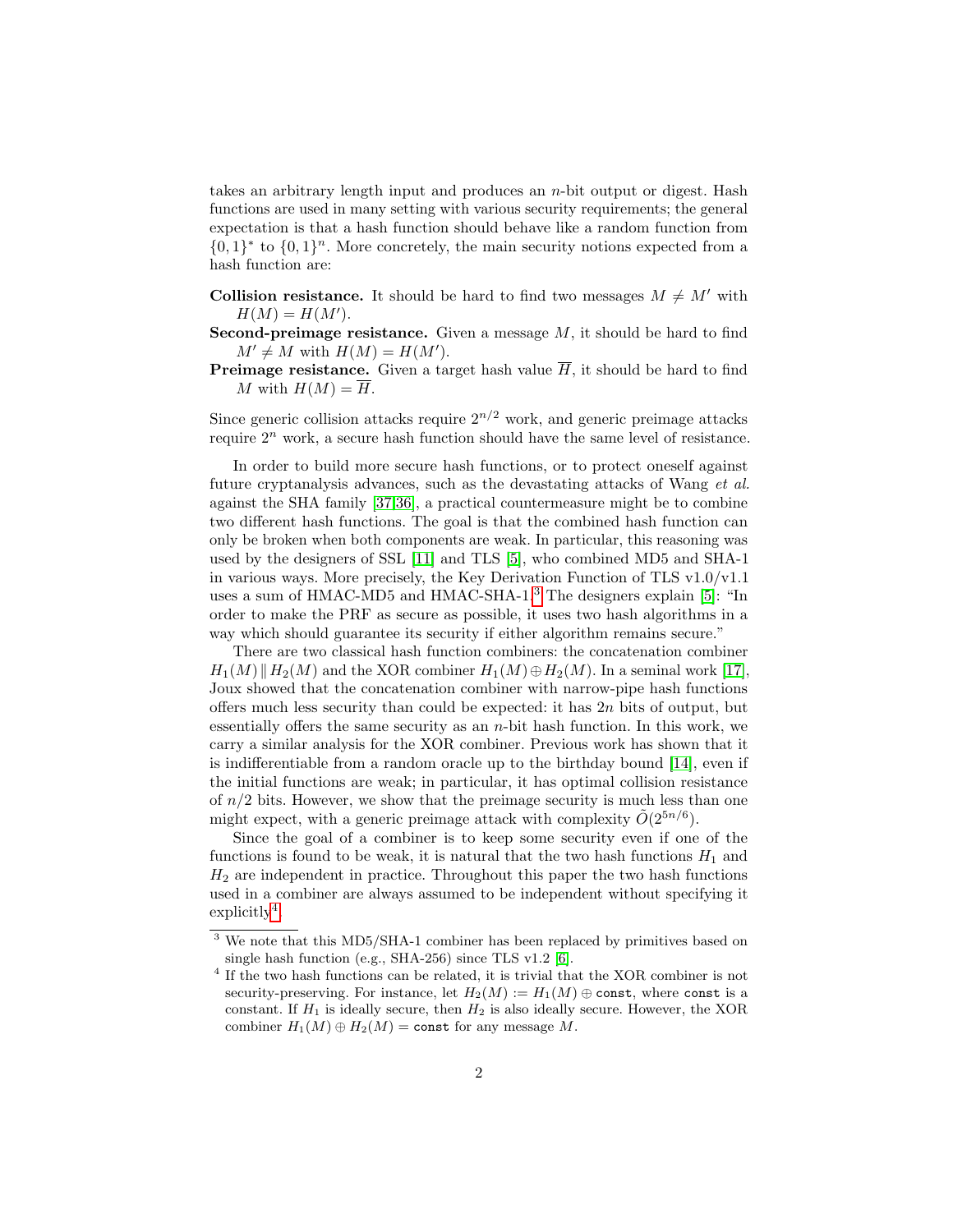Iterated hash function. In this paper we consider iterated hash functions, following the Merkle-Damgård construction  $[27,4]$  $[27,4]$  or the more general HAIFA construction [\[2\]](#page-18-5), as shown in Figure [1.](#page-2-0) We focus on narrow-pipe designs, *i.e.* we assume that the internal state size is the same as the output size  $n$ . The message M is first split into blocks  $m_0, \ldots, m_\ell$ , and the hash function iterates a series of compression functions  $h_i$  over an internal state x, with the initial value denoted as  $IV$ . Finally, the hash value is computed with a finalization function  $g$ :

$$
x_0 = IV \qquad x_{i+1} = h_i(x_i, m_i) \qquad H(M) = g(x_{\ell+1}, |M|)
$$

In the following, we assume that the compression function is the same at every step ( $\forall i, h_i = h$ ) in order to simplify the notations, but it is straightforward to apply the attack with the corresponding function at each step.



<span id="page-2-0"></span>Fig. 1. Iterated hash function.

### <span id="page-2-2"></span>1.1 Related works

Combiners have been studied in several different settings. For generic attacks, the compression functions are modeled as random functions, in order to devise attacks that don't use any weakness of the compression functions. On the other hand, some work assumes that the compression function is a *weak* random oracle (that can easily be inverted), and prove that some constructions are still secure in this model. Finally, more theoretical work focus on the notion of robustness, i.e. the existence of a reduction from attacks on the hash functions to attacks on the combiner.

Analysis of the concatenation combiner. The concatenation combiner  $H_1(M)$  H<sub>2</sub>(M) is probably the most studied one. In 2004, Joux [\[17\]](#page-19-0) described surprising attacks on the concatenation of two narrow-pipe hash functions using multicollisions: while the output size is  $2n$  bits, the concatenation can at most provide  $n/2$ -bit security for collision resistance and n-bit security for preimage resistance<sup>[5](#page-2-1)</sup>. In particular, the concatenation is not security-amplifying. On the other hand, the concatenation combiner is robust for preimages and collisions, which gives a matching lower bound for generic attacks.

<span id="page-2-1"></span><sup>&</sup>lt;sup>5</sup> The attacks actually require only one of the functions to be narrow-pipe.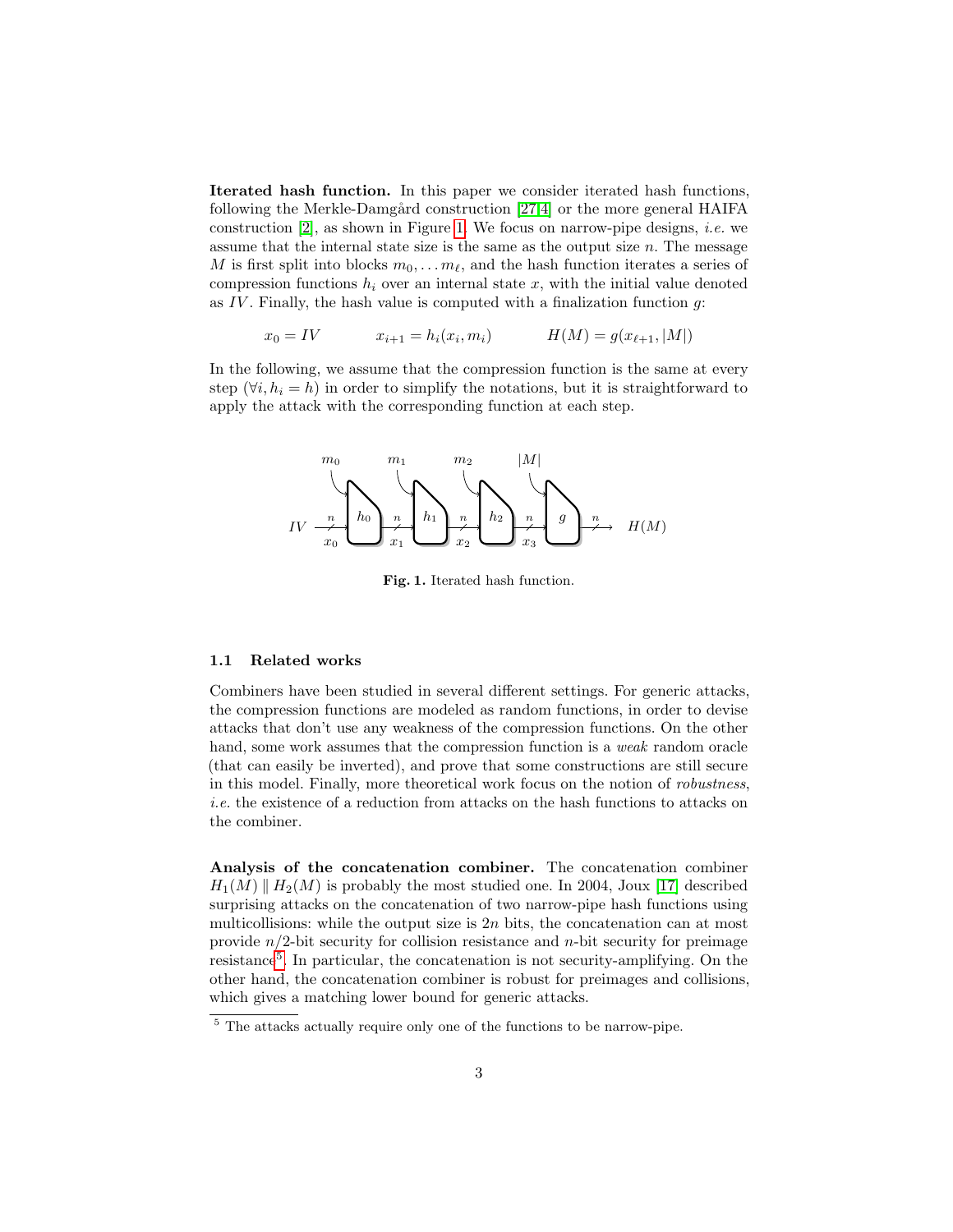Later, Hoch and Shamir [\[14\]](#page-18-2) evaluated the security of the concatenation combiner with two weak hash functions. More precisely, the two hash functions are narrow-pipe Merkle-Damgård, and the compression functions are modeled as weak random oracles (as defined by Liskov  $[21]$ ), *i.e.*, the adversary is given additional interfaces to receive (random) preimages of the compression functions. They have proven that in this model, the concatenation combiner is still indifferentiable from a random oracle with  $n/2$ -bit security, implying (at least) the same security bound for collision resistance and preimage resistance. The bound is matched by Joux's attack for collisions, but there is a gap with Joux's attack for preimages, with complexity  $2^n$ , which might be interesting to investigate further.

Mendel et al. analyzed some dedicated instantiations of the concatenation combiner [\[25\]](#page-19-3), in particular using the hash function MD5. We omit the details and refer interested readers to [\[25\]](#page-19-3).

Analysis of the XOR combiner. The XOR combiner has received less analysis. The work of Hoch and Shamir [\[14\]](#page-18-2) actually proves the security of the XOR combiner as an intermediate result: it is also indifferentiable from a random oracle up to  $2^{n/2}$  queries in the weak random oracle model. In particular, this proves that there are no generic attacks with complexity smaller than  $2^{n/2}$ . For collision resistance, the bound is tight, since it is matched with the generic birthday attack bound. On the other hand, for preimage resistance, there exists a gap between the  $n/2$ -bit proven bound and the *n*-bit expected ideal security bound.

To the best of our knowledge, no preimage attacks have been shown against the XOR combiner. Therefore, the preimage security of the XOR combiner against generic attacks is still an open problem, and will be the main topic of our work. We will also consider the preimage security of the XOR combiner with weak hash functions, and study the tightness of Hoch and Shamir's bound.

Robust combiners. In the last years, the general problem of combining two (or more) hash functions  $H_1$  and  $H_2$  has been extensively studied from a theoretical point of view. These works focus on the notion of a robust combiner: a robust combiner is secure with respect to property  $\alpha$  as long as one of the underlying hash functions is secure for  $\alpha$ . It can be shown that the concatenation combiner is a robust combiner for collision-resistant hash functions and for MACs, while the XOR combiner is robust for PRFs and for MACs [\[20\]](#page-19-4). More advanced combiners have been constructed in order to be robust for multiple properties simultaneously [\[8](#page-18-6)[,9](#page-18-7)[,10\]](#page-18-8). The notion was mostly studied via the black-box reduction model. A series of results have showed that robust combiners for collision resistance and preimage resistance cannot have an output length significantly shorter than the sum of the output length of the underlying hash functions [\[3,](#page-18-9)[32](#page-20-2)[,33,](#page-20-3)[28\]](#page-19-5). Since the XOR combiner is length preserving, this shows that it is not robust for collision resistance and preimage resistance.

Actually, the impossibility results are in part due to the stringent requirement from the black-box reduction model. In order to overcome this limitation, Mittel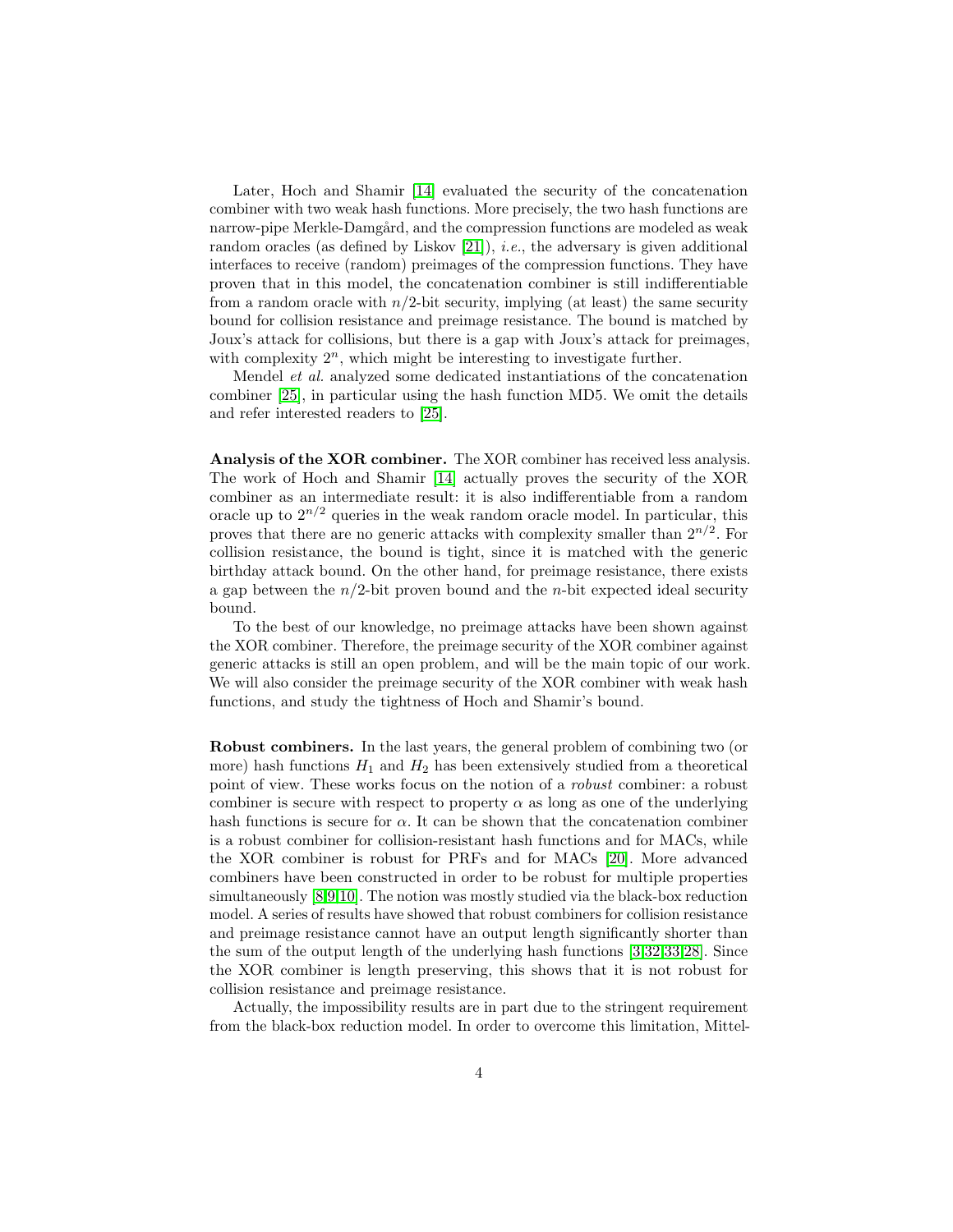bach introduced the idealized random oracle model [\[29\]](#page-19-6). He gives a construction of a short output combiner with optimal collision and preimage security in this model<sup>[6](#page-4-0)</sup> (assuming that one of the functions is ideal): Cryptophia's short combiner uses the sum of two hash functions with some pre-processing of the messages (to allow non-independent functions).

More generally, we point out that a combiner being non-robust does not necessarily mean there is an attack. The non-robustness results only show that the security of the combiner cannot be proved with a *reduction* from the security of the hash functions. In particular, the XOR combiner is not robust for collisionresistance, or even collision-resistance preserving. However, Hoch and Shamir's work proves that there are no generic collision attacks on this construction, either with ideal compression function, or even with weak compression functions. This arguably makes the XOR a useful combiner for collision resistance. Regarding preimage security, the non-robustness result does not imply that the XOR of two concrete hash functions is weak, and the simplicity and short output of this construction still make it quite attractive.

#### 1.2 Our results

In this work, we study the preimage security of the XOR combiner, the main remaining open problem for classical combiners. We show that, surprisingly, the sum of two narrow-pipe  $n$ -bit hash functions can never achieve  $n$ -bit security for preimage resistance. More precisely, we find a generic preimage attack with a complexity of  $O(2^{5n/6})$ . It does not exploit any structural weakness of the compression functions and hence is applicable even if the compression functions are two ideal random oracles. Thus, even if the two hash functions are  $n$ -bit secure for preimage resistance, the XOR combiner is at most  $5n/6$ -bit secure for primage resistance. In other words, the sum can be weaker than each part.

The attack is based on a novel technique to break the pairwise relationship between the internal states of the two hash functions. More precisely, the two hash functions  $H_1$  and  $H_2$  share the same input message, and hence the internal states of their iterative compression function computations are related. We control the computation chains of  $H_1$  and  $H_2$  simultaneously by constructing a new message structure M, and two sets of internal states A for  $H_1$  and B for  $H_2$  such that: for any value A from A and any value B from B, we can derive a message  $M_{A,B}$ from M such that  $H_1(M_{A,B})$  produces A and  $H_2(M_{A,B})$  produces B. Hence we can select states from  $A$  and  $B$  independently. After that, we use a birthday match to find a message block m, a value A from  $A$  and a value B from  $B$  such that  $h_1(A, m) \oplus h_2(B, m)$  is equal to the target hash digest, where  $h_1$  and  $h_2$ are the compression functions of  $H_1$  and  $H_2$  respectively. Finally we derive the message  $M_{A,B}$  from M, and output  $M_{A,B}$  || m as a preimage of the target hash digest.

<span id="page-4-0"></span> $6$  A mistake in the initial proof and construction was later fixed by Mennink and Preneel [\[26\]](#page-19-7).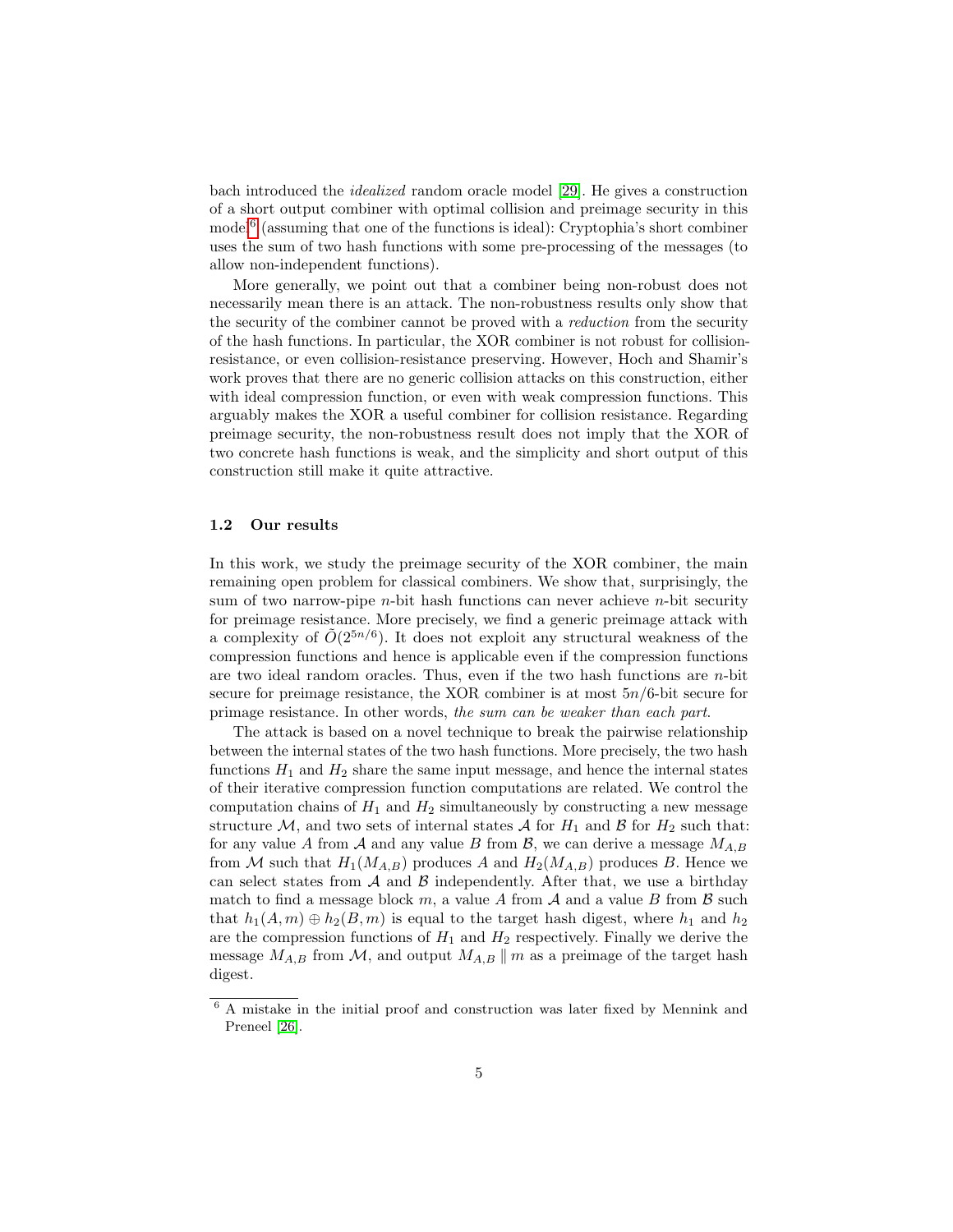Our preimage attack is also applicable to Cryptophia's short combiner [\[29](#page-19-6)[,26\]](#page-19-7). This construction has been proven to provide optimal collision and preimage resistance, assuming that at least one of the initial functions is a monolithic random oracle, but our attack does not violate the security proof, because we use the fact that both functions have an iterative structures with an  $n$ -bit internal state. Still, this shows that with many practical hash functions, the combiner will be weaker that the initial functions. Our results also show that the XOR combiner and Cryptophia's combiner are not robust in the semi-black-box model introduced by Mittelbach  $[29]^7$  $[29]^7$  $[29]^7$ , even with independant hash functions  $H_1$  and  $H_2$ .

Our analysis on the XOR combiner is also interesting for dedicated hash function design. The hash function family RIPEMD [\[7\]](#page-18-10) is based on a compression function with two parallel lanes, added together at the end of each compression function. Interestingly, RIPEMD-160 has been quite resilient to cryptanalysis [\[24](#page-19-8)[,34,](#page-20-4)[22,](#page-19-9)[23\]](#page-19-10), and are still considered secure. Several more recent designs use parallel lanes in a similar way (combining them at the end of each compression function call), such as HAS-V [\[31\]](#page-19-11), FORK [\[15\]](#page-19-12) and LANE [\[16\]](#page-19-13). It might be tempting to use parallel lanes during the full iteration, and to combine them only at the end. Indeed, the designers of SHA-V [\[12\]](#page-18-11) used this approach: the 160-bit version of SHA-V has two parallel lanes, combined at the end with a modular sum. This is equivalent to summing two different hash functions, and hence our attack can be applied to SHA-V.

Another contribution of this paper is to present concrete preimage attacks on the XOR combiner with one or both weak hash functions (defined in [\[21\]](#page-19-2)). The complexity of our attacks is  $O(2^{n/2})$ . Furthermore, the attack can be extended to the concatenation combiner with two weak hash functions under the same complexity. It can be seen that these attacks match the bound of Hoch and Shamir's security proof [\[14\]](#page-18-2), and hence fulfill the gaps pointed out in Section [1.1.](#page-2-2) It implies the tightness of Hoch and Shamir's proof on the classical combiners with weak hash functions for preimage resistance.

Finally, we would like to highlight the technical interests of this paper. We devise a novel structure named interchange structure to simultaneously control two (or more) hash lanes with the same input message, and succeed in further relaxing the pairwise relation between the internal states of lanes. It is indeed a step of technical advance compared with previous extensive studies on this topic, and hence will hopefully have applications or lead to new technical development in related settings. We refer to the open discussions in Section [7](#page-16-0) for more details.

<span id="page-5-0"></span><sup>&</sup>lt;sup>7</sup> Loosely speaking, a combiner is robust with respect to property  $\alpha$  if it is (at least) as secure as the stronger underlying hash function for  $\alpha$ .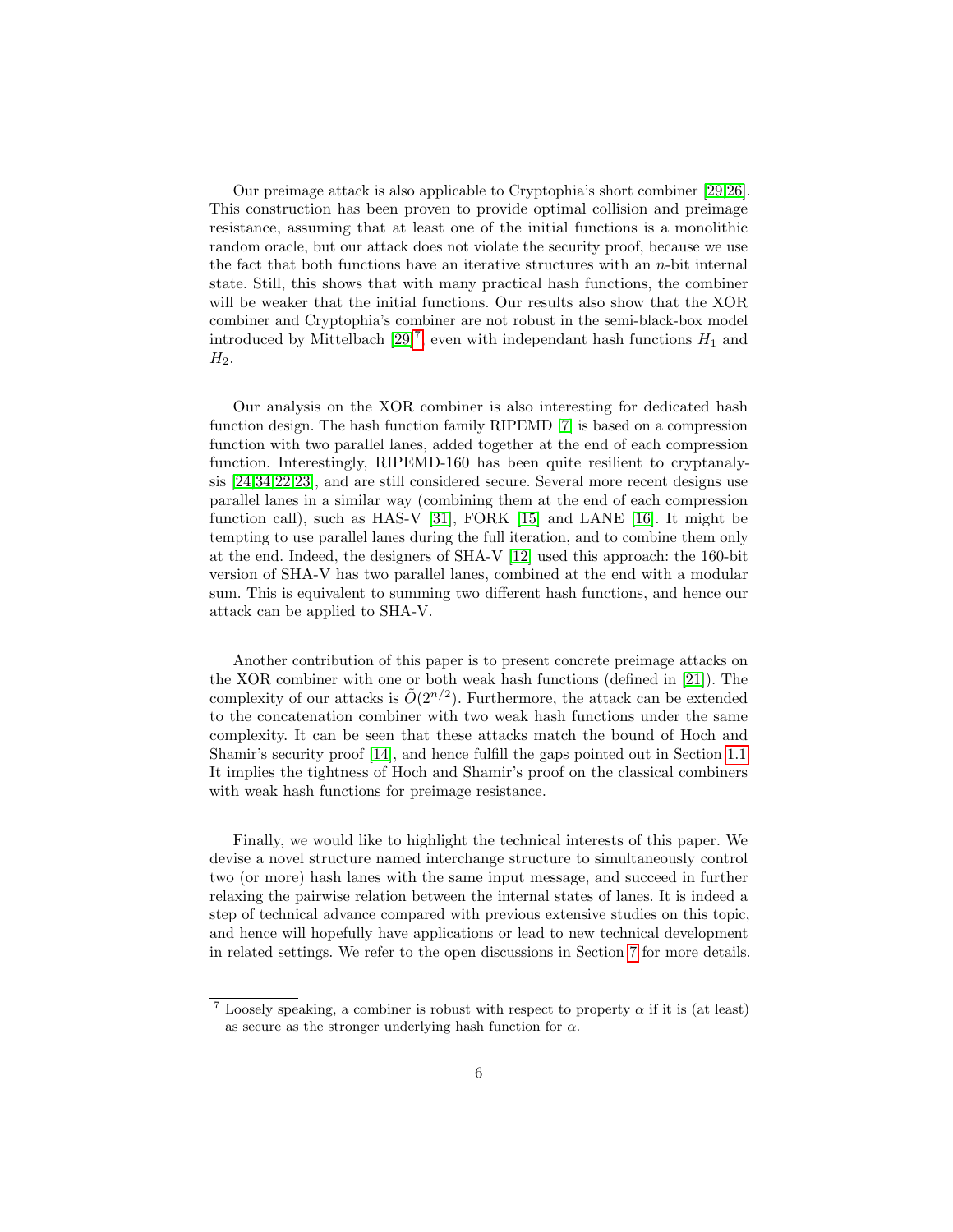#### 1.3 Notations and roadmap in the rest of paper

We use the following notations:

- $H_1$ ,  $H_2$ : hash functions
- $IV_1, IV_2$ : initial values for  $H_1$  and  $H_2$ , respectively
- $h_1$ ,  $h_2$ : compression functions of  $H_1$  and  $H_2$ , respectively
- $h_1^*$  ,  $h_2^*$  : compression functions iterated over several blocks
- (in particular,  $H_i(\boldsymbol{M}) = h_i^*(IV_i, \boldsymbol{M}))$
- $m \t : message block$
- $M$  : message chunk  $(n/2 \text{ blocks})$
- $M$  : long message (several chunks)
- $a_j, b_k$ : chains for  $H_1$  and  $H_2$ , respectively
	- $a_j$  denotes a generic chain, while  $a_{j_0}$  denotes a particular chain
- $A_i$ ,  $B_k$ : end points of the chains
- $n$  : hash function output size

Roadmap. Section [2](#page-6-0) provides an overview of our generic preimage attack on the XOR combiner. Sections [3,](#page-9-0) [4,](#page-9-1) and [5](#page-10-0) elaborate the attack procedure step by step in details. Section [6](#page-13-0) presents the applications and extensions of the attack. Finally we conclude the paper and discuss future directions in Section [7.](#page-16-0)

### <span id="page-6-0"></span>2 Overview of the attack

M i

 $\overline{a}$ 

We first give an overview of the techniques and the structures used in the attack, while more detailed descriptions will be given in the following sections.

The main idea is to consider several chains of internal states reached by processing a common message  $M$  from different starting points (note that the message  $M$  is not fixed in advance, but will be determined when building the structure). More precisely, the message  $M$  is denoted as the *primary* message, and divided in several chunks:  $M = M_0 || M_1 || \dots$  (as discussed later, a chunk will consist of several message blocks). We denote chains of internal states for  $H_1$  as  $a_i$ , and the individual states of the chain as  $a_j^i$ , with  $h_1^*(a_j^i, M_i) = a_j^{i+1}$ . Similarly, we denote chains for  $H_2$  as  $b_k$ , with  $h_2^*(b_k^i, M_i) = b_k^{i+1}$ . When considering both hash functions, message block  $M_i$  leads from the pair of states  $(a_j^i, b_k^i)$  to  $(a_j^{i+1}, b_k^{i+1})$ , which is denoted:

$$
(a^i_j,b^i_k) \stackrel{M_i}{\leadsto} (a^{i+1}_j,b^{i+1}_k).
$$

Switch structure. Next we build special structures called *switches* in order to jump between chains in a controlled way. A switch allows to jump from a specific pair of chains  $(a_{j_0}, b_{k_0})$  to a different pair of chains  $(a_{j_0}, b_{k_1})$  using a secondary message chunk  $M'_i$ , in addition to the normal transitions using chunk  $M_i$  of the primary message  $M$ :

$$
(a_j^i, b_k^i) \stackrel{M_i}{\leadsto} (a_j^{i+1}, b_k^{i+1}) : \text{normal transition for each chain}
$$
  

$$
a_{j_0}^i, b_{k_0}^i) \stackrel{M_i'}{\leadsto} (a_{j_0}^{i+1}, b_{k_1}^{i+1}) : \text{jump from chains } (a_{j_0}, b_{k_0}) \text{ to } (a_{j_0}, b_{k_1})
$$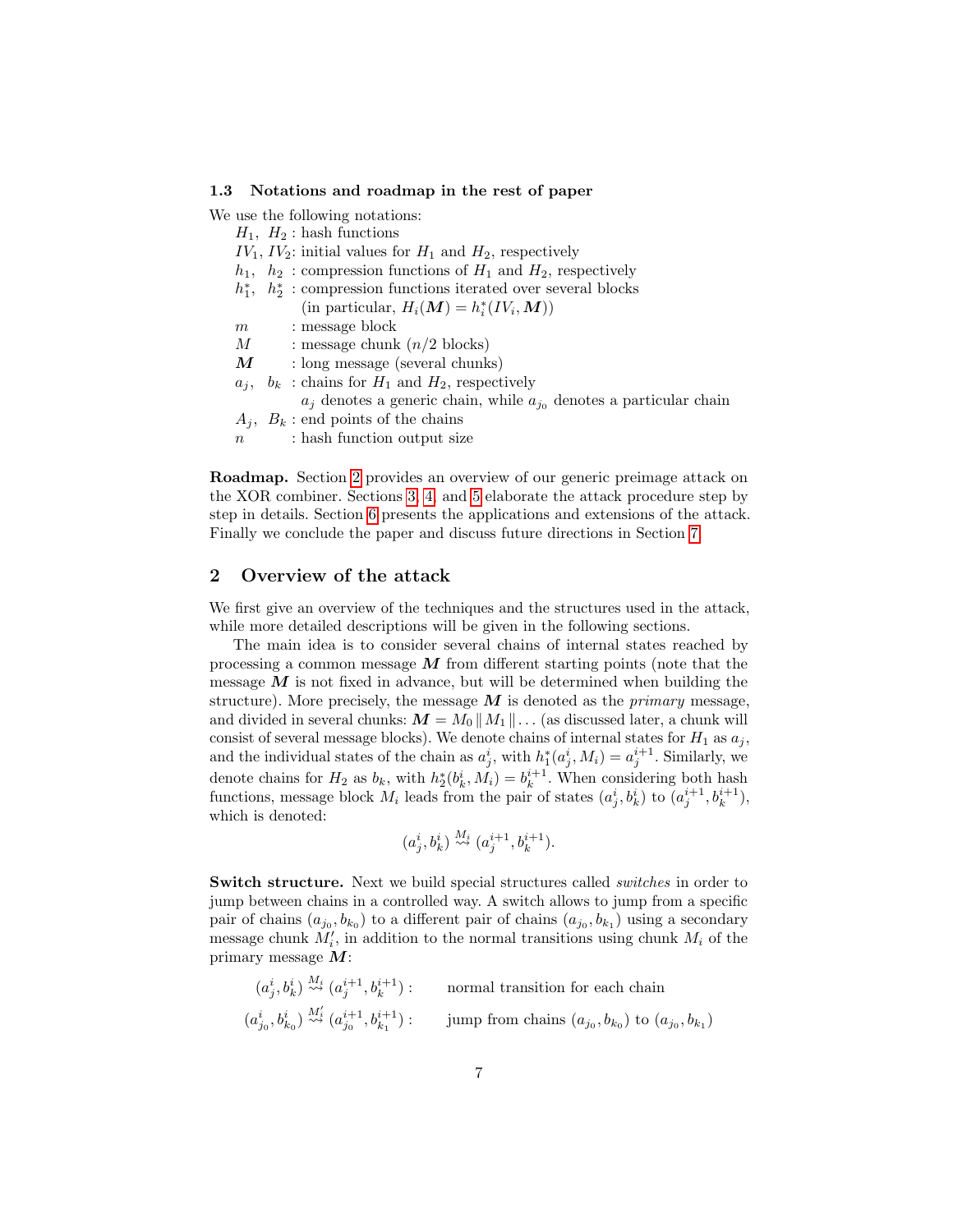In order to simplify the notations, we often omit the chunk index, in order to show only the chains that are affected by the switch.

The main message chunk  $M_i$  and the secondary message chunk  $M'_i$  are determined when building the switch, and the main message defines the next state of all the chains. We note that the secondary message chunk  $M_i'$  should only be used when the state is  $(a_{j_0}^i, b_{k_0}^i)$ . A simple example is depicted in Figure [2.](#page-7-0)



<span id="page-7-0"></span>Fig. 2. A single switch: jump from  $(a_0, b_0)$  to  $(a_0, b_1)$  by using M' (dashed lines) instead of  $M$  (solid lines).

Alternatively, a switch can be designed to jump from  $(a_{j_0}, b_{k_0})$  to  $(a_{j_1}, b_{k_0})$ . We defer the details of the construction to Section [3;](#page-9-0) it can be built with a complexity of  $\tilde{O}(2^{n/2})$ .

Interchange structure. By combining several simple switches, we can build an interchange structure with starting points  $IV_1$  and  $IV_2$  and ending points  $\{A_j, j=0 \ldots 2^t-1\}$  and  $\{B_k, k=0 \ldots 2^t-1\}$ , so that we can select a message ending in any state  $(A_i, B_k)$ . Figure [3](#page-8-0) shows one possible way to build such a structure, and Figure [4](#page-8-1) shows how to select a given message in the structure. An interchange structure with  $2<sup>t</sup>$  chains for each function requires about  $2<sup>2t</sup>$  switches. Since we can build a switch for a cost of  $O(2^{n/2})$ , the total structure is built with  $\tilde{O}(2^{2t+n/2})$  operations.

Preimage search. Finally, we can use an interchange structure with ending points  $\{A_j, j = 0 \dots 2^t - 1\}$  and  $\{B_k, k = 0 \dots 2^t - 1\}$ , to build a preimage attack as follows. Let  $\overline{H}$  denote the target value. We select a random message block  $m$ , and we compute two lists by evaluating the compression functions after the interchange structure:  $\{A'_j = h_1(A_j, m), j = 0 \dots 2^t - 1\}$  and  $\{B'_k =$  $\overline{H} \oplus h_2(B_k, m), k = 0 \ldots 2^t - 1$ . We expect a match between the lists with probability  $2^{2t-n}$ . After about  $2^{n-2t}$  random choices of m, we get a match  $(j^*, k^*)$ :

$$
h_1(A_{j^*},m)=\overline{H}\oplus h_2(B_{k^*},m) \quad i.e. \quad h_1(A_{j^*},m)\oplus h_2(B_{k^*},m)=\overline{H}.
$$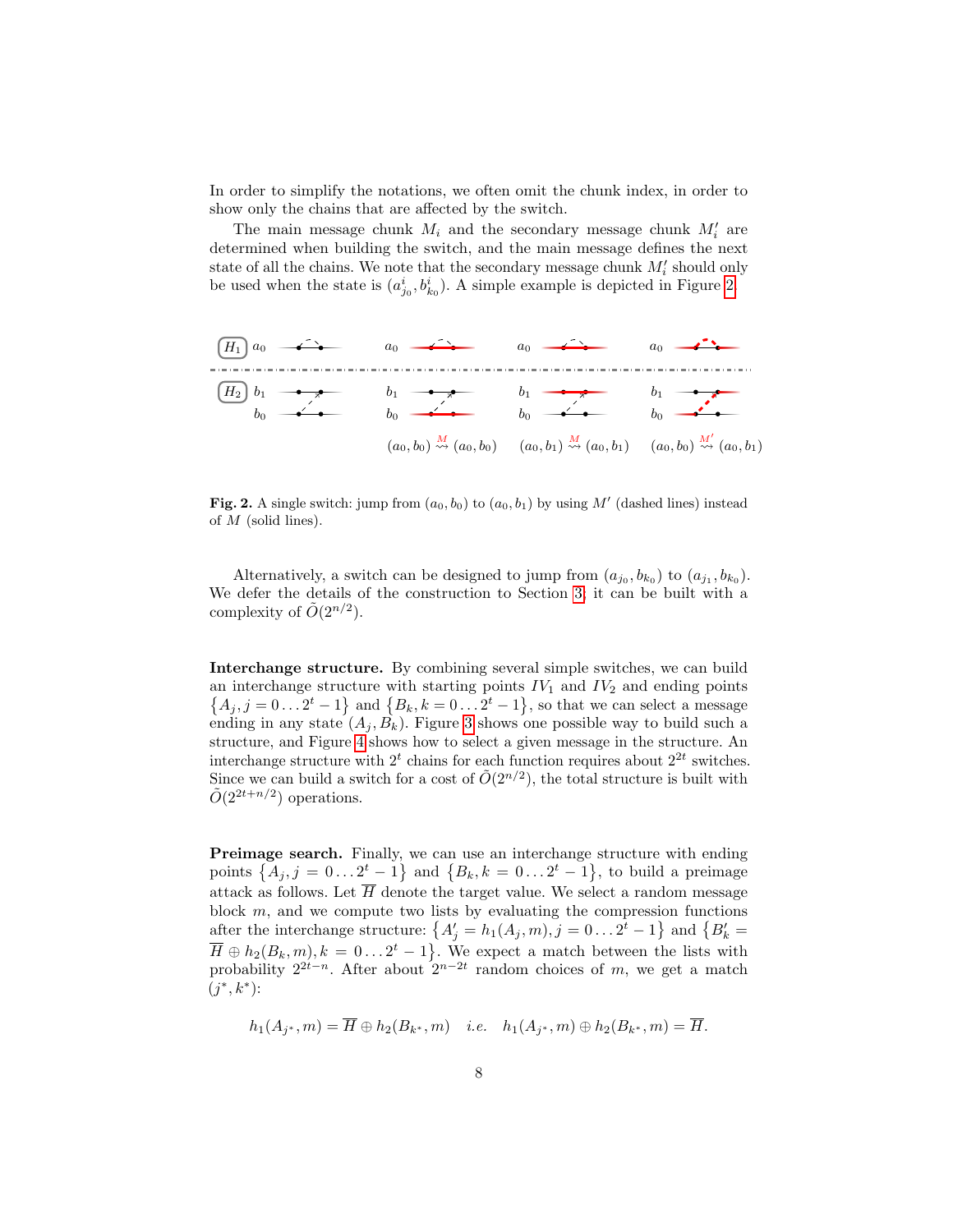

<span id="page-8-0"></span>Fig. 3. Overview of an interchange structure



<span id="page-8-1"></span>Fig. 4. Using of the interchange structure to reach output  $(A_1, B_2)$ 

Therefore, we can construct a preimage of  $\overline{H}$  by concatenating the message leading to  $(A_{j^*}, B_{k^*})$  in the interchange structure, and the block m (we ignore the finalization function in this section).

The complexity of the preimage search is about  $2^{n-t}$  evaluations of the compression function, using an interchange structure with  $2<sup>t</sup>$  end-points.

Complexity analysis. Building the interchange structures requires about  $2^{2t+n/2}$  evaluations of the compression function, while the preimage search requires about  $2^{n-t}$ . The optimal complexity is reached when both steps take the same time, *i.e.*  $t = n/6$ . This gives a complexity of  $O(2^{5n/6})$ .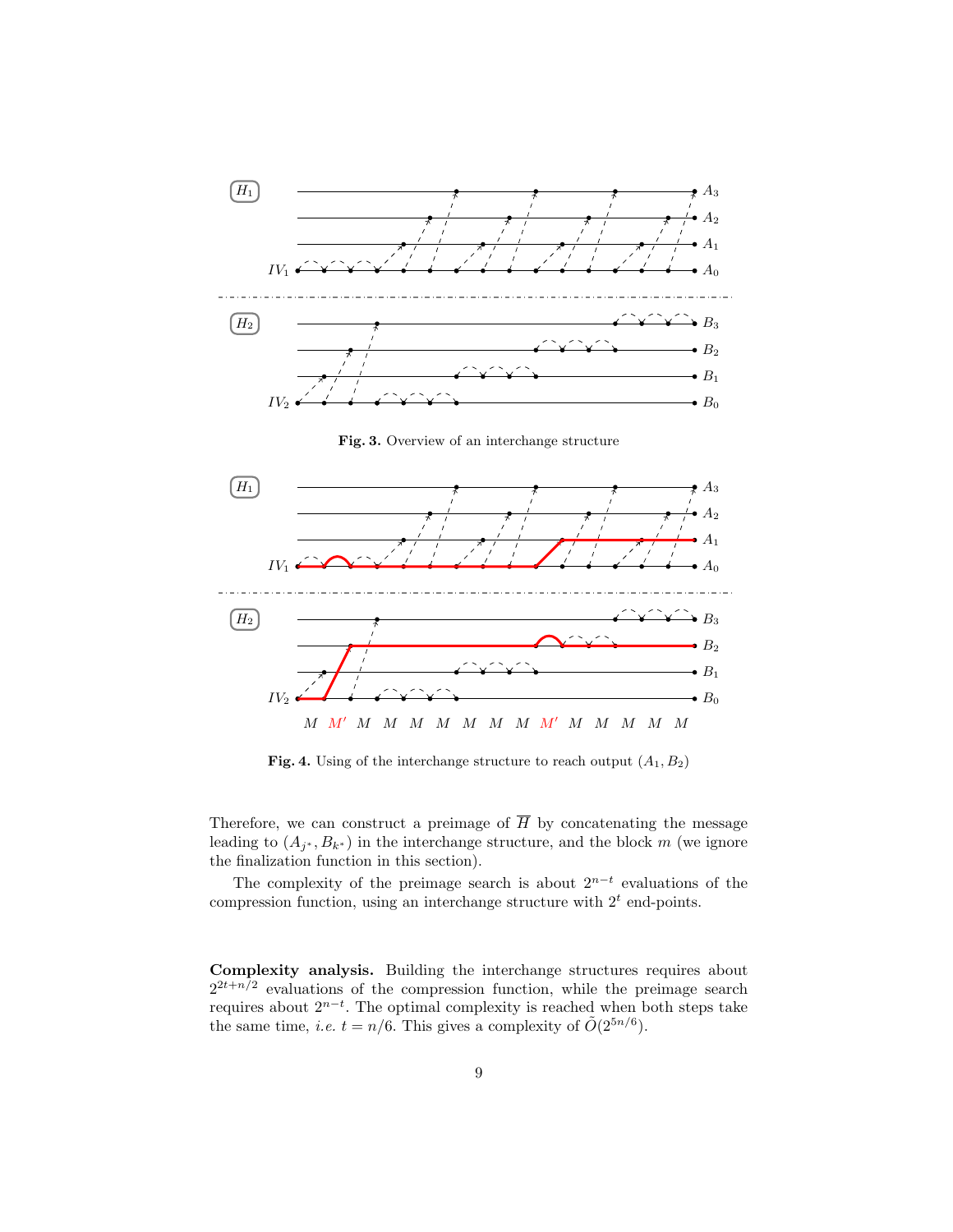### <span id="page-9-0"></span>3 The switch structure

We now explain how to build the switch structure at the core of our attack. This construction is strongly based on the multicollision technique of Joux [\[17\]](#page-19-0).

Given states  $a_{j_0}^i$ ,  $b_{k_0}^i$  and  $b_{k_1}^i$ , we want to build message chunks  $M_i$  and  $M_i'$ in order to have the following transitions:

$$
(a^i_{j_0},b^i_{k_0}) \stackrel{M_i}{\leadsto} (a^{i+1}_{j_0},b^{i+1}_{k_0}) \quad (a^i_{j_0},b^i_{k_1}) \stackrel{M_i}{\leadsto} (a^{i+1}_{j_0},b^{i+1}_{k_1}) \quad (a^i_{j_0},b^i_{k_0}) \stackrel{M_i'}{\leadsto} (a^{i+1}_{j_0},b^{i+1}_{k_1}).
$$

The main message chunk  $M_i$  is used to define the next state of all the remaining chains, while the secondary message chunk  $M'_{i}$  will be used to jump from chains  $(a_{j_0}, b_{k_0})$  to  $(a_{j_0}, b_{k_1})$ . We note that  $M'_i$  will only be used when the state is  $(a_{j_0}^i, b_{k_0}^i)$ . In particular,  $M_i$  and  $M'_i$  must satisfy:

$$
a_{j_0}^{i+1} = h_1^*(a_{j_0}^i, M_i) = h_1^*(a_{j_0}^i, M_i')
$$
  
\n
$$
b_{k_1}^{i+1} = h_2^*(b_{k_1}^i, M_i) = h_2^*(b_{k_0}^i, M_i')
$$
  
\n
$$
b_{k_0}^{i+1} = h_2^*(b_{k_0}^i, M_i) \neq b_{k_1}^{i+1}
$$

We first build a multicollision for  $h_1^*$ , starting from state  $a_{j_0}^i$ , *i.e.* a large set  $\mathcal M$ of  $2^{n/2}$  messages that all reach the same state  $a_{j_0}^{i+1}$  ( $\forall M \in \mathcal{M}$ ,  $h_1^*(a_{j_0}^i, M) = a_{j_0}^{i+1}$ ). As shown by Joux, this can be done efficiently by sequentially building  $n/2$ collisions.

Next, we evaluate  $h_2^*(b_{k_0}^i, M)$  and  $h_2^*(b_{k_1}^i, M)$  for all the messages M in the set  $M$ . With high probability there is match between the sets of values<sup>[8](#page-9-2)</sup>. We denote the colliding messages as  $M_i$  and  $M'_i$ , so that we have  $h_2^*(b_{k_0}^i, M'_i) = h_2^*(b_{k_1}^i, M_i)$ .

Finally we compute the missing chains using the message  $m_i$ :  $a_j^{i+1} = h_1^*(a_j^i, m_i)$ ,  $b_k^{i+1} = h_2^*(b_k^i, m_i)$ . With high probability all the chains reach distinct values; if this is not the case, we restart the construction with a new multicollision. The full algorithm is shown as Algorithm [1,](#page-11-0) and illustrated by Figure [5;](#page-10-1) it requires about  $n/2 \cdot 2^{n/2}$  evaluations of the compression functions.

## <span id="page-9-1"></span>4 The interchange structure

Let us now describe the combination of switch structures into an interchange structure. The goal of this structure is to select the final value of the  $H_1$  computation and the  $H_2$  computation independently. More precisely, the structure defines two sets of final values  $A_i$  and  $B_k$ , and a set of messages  $M_{ik}$  such that:

$$
(IV_1, IV_2) \stackrel{M_{jk}}{\rightsquigarrow} (A_j, B_k).
$$

In order to build this structure, we initialize the first chains with  $a_0^0 = IV_1$ ,  $b_0^0 = IV_2$ , and set the other starting points randomly. Then, we use switches to

<span id="page-9-2"></span><sup>8</sup> If this is not the case, we build a new multicollision.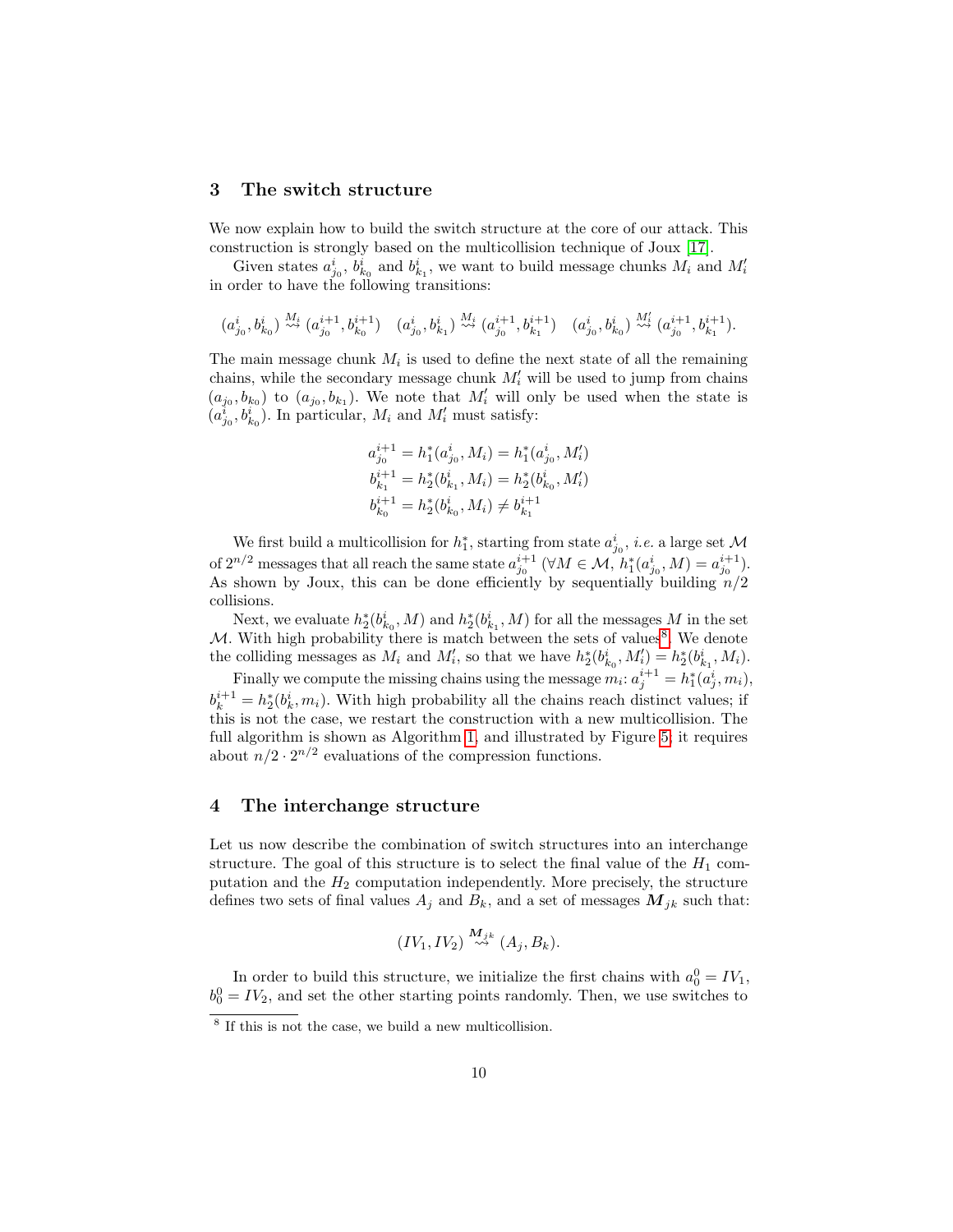

<span id="page-10-1"></span>Fig. 5. Building a switch structure. First, M and  $M'$  are selected from M to generate a collision (defining the new  $b_{k_1}$ ), then  $b_{k_0}$  is evaluated using M.

jump for an already reachable pair  $(a_{j_0}, b_{k_0})$  to a different pair  $(a_{j_0}, b_{k_1})$  (or to  $(a_{j_1}, b_{k_0})$ , respectively). By using  $2^{2t} - 1$  switches, we can make all pairs reachable. There are many way to combine the switches; a simple one can be described as follow:

- 1. first, build switches from  $(a_0, b_0)$  to each of the  $(a_0, b_k)$ 's;
- 2. then for each k, build a series of switches from  $(a_0, b_k)$  to all the  $(a_i, b_k)$ 's.

In order to reach the chains  $(a_j, b_k)$ , one would activate the k-th switch in the first part to jump from  $(a_0, b_0)$  to  $(a_0, b_k)$ , and then the j-th switch in the k-th series of the second part to jump from  $(a_0, b_k)$  to  $(a_i, b_k)$ . This structure is shown in Figure [3](#page-8-0) and a pseudo-code description is given by Algorithm [2,](#page-12-0) where the Interchange functions builds the structure, and the SelectMessage function extracts the message reaching  $(a_i, b_k)$ .

The structure can be somewhat optimized using the fact that the extra chains have no prespecified initial values. We show how to take advantage of this in Appendix [A,](#page-20-5) using multicollision structures in addition to the switch structures. However, this doesn't change significantly the complexity: we need  $(2<sup>t</sup> - 1)(2<sup>t</sup> - 1)$ switches instead of  $2^{2t} - 1$ . In total, we need about  $n/2 \cdot 2^{2t+n/2}$  evaluations of the compression functions to build a  $2<sup>t</sup>$ -interchange structure.

We believe that a  $2^t$ -interchange structure based on switches will need at least  $\Theta(2^{2t})$  switches, because every switch can only increase the number of reachable pairs  $(a_i, b_k)$  by one. [A](#page-20-5)s shown in Appendix A some switches can be saved in the beginning but it seems that new ideas would be needed to reduce the total complexity below  $\Theta(2^{2t+n/2})$ .

## <span id="page-10-0"></span>5 Preimage Attack

Finally, we describe the full preimage attack. We first build an interchange structure with  $2^t$  chains for each of  $H_1$  and  $H_2$ . We denote the ending points as  ${A_j, j = 0...2^t - 1}$  and  ${B_k, k = 0...2^t - 1}$ , and we know how to select a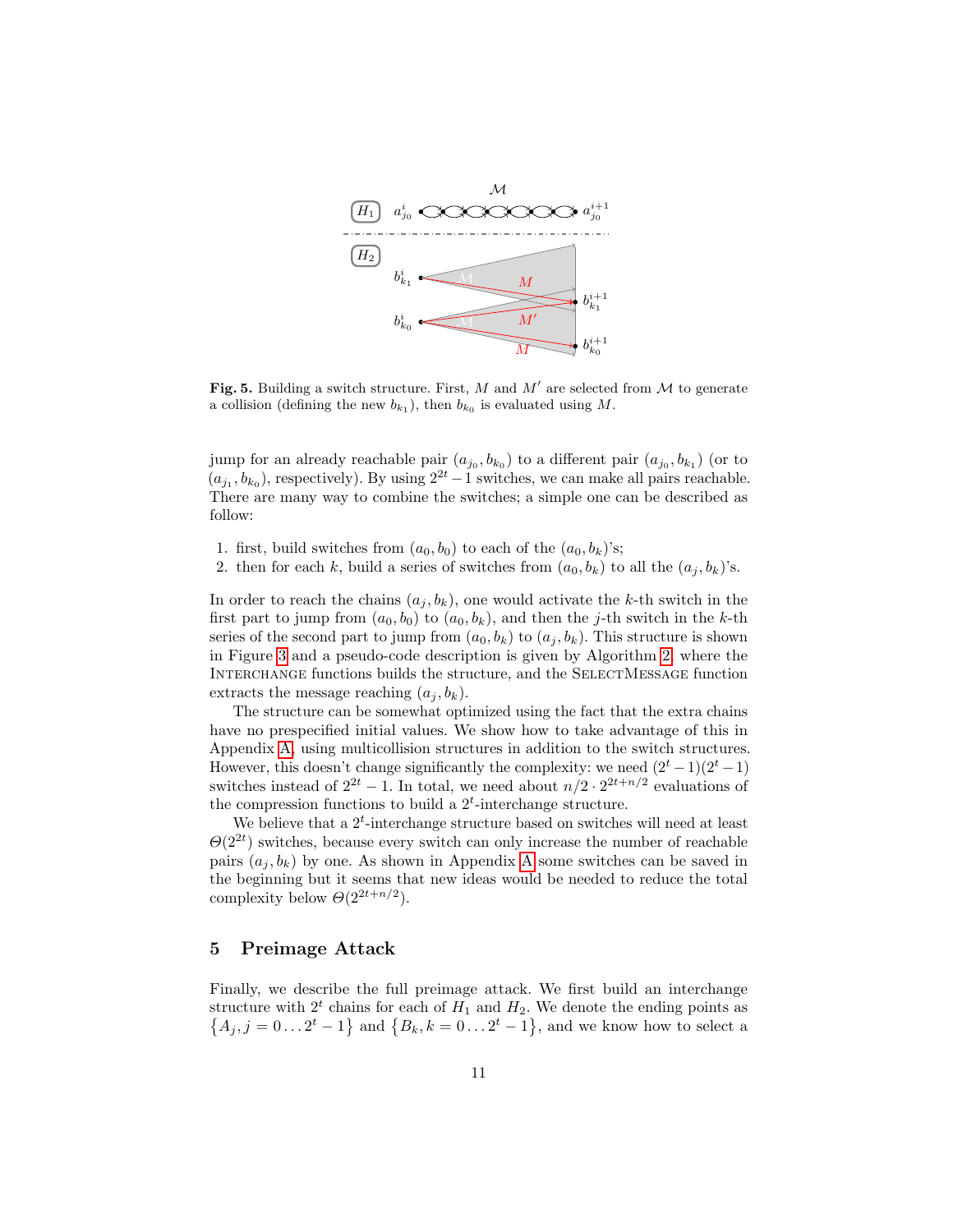### Algorithm 1 Building a single switch

```
function \text{SWITCH}(h_1, h_2, a, b, b')x \leftarrow aM \leftarrow \varnothingfor 0 \leq i < n/2do
           (m, m') \leftarrow \text{COLLISION}(h_1, x)\mathcal{M} \leftarrow (\mathcal{M} \parallel m) \cup (\mathcal{M} \parallel m')x \leftarrow h_1(x,m)end for
     \mathcal{H} \leftarrow \{\}for M \in \mathcal{M} do
           y \leftarrow h_2^*(b, M)\mathcal{H}[y] \leftarrow Mend for
     for M \in \mathcal{M}do
           y \leftarrow h_2^*(b', M)if \mathcal{H}[y] exists then
                return M, \mathcal{H}[y]end if
     end for
end function
function COLLISION(h, x)\mathcal{H} \leftarrow \{\}loop
          m \leftarrow \$y \leftarrow h_1(x, m)if \mathcal{H}[y] exists then
                return m, \mathcal{H}[y]else
                \mathcal{H}[y] \leftarrow mend if
     end loop
end function
```
message  $M_{jk}$  to reach any state  $(A_j, B_k)$ . When adding a message block m to one of the messages  $M_{jk}$  in the interchange structure, the output of the combiner can be written as:

$$
H_1(\mathbf{M}_{jk} \parallel m) \oplus H_2(\mathbf{M}_{jk} \parallel m) = g_1(h_1(A_j, m), \ell + 1) \oplus g_2(h_2(B_k, m), \ell + 1),
$$

where  $g_1$  and  $g_2$  are the finalization functions of  $H_1$  and  $H_2$ , respectively, and  $\ell$ is the length of the messages in the structure.

In order to reach a target value  $\overline{H}$ , we select a random block m, and we evaluate  $\{A'_j = g_1(h_1(A_j, m), \ell + 1), j = 0 \dots 2^t - 1\}$  and  $\{B'_k = \overline{H} \oplus g_2(h_2(B_k, m), \ell + 1)\}$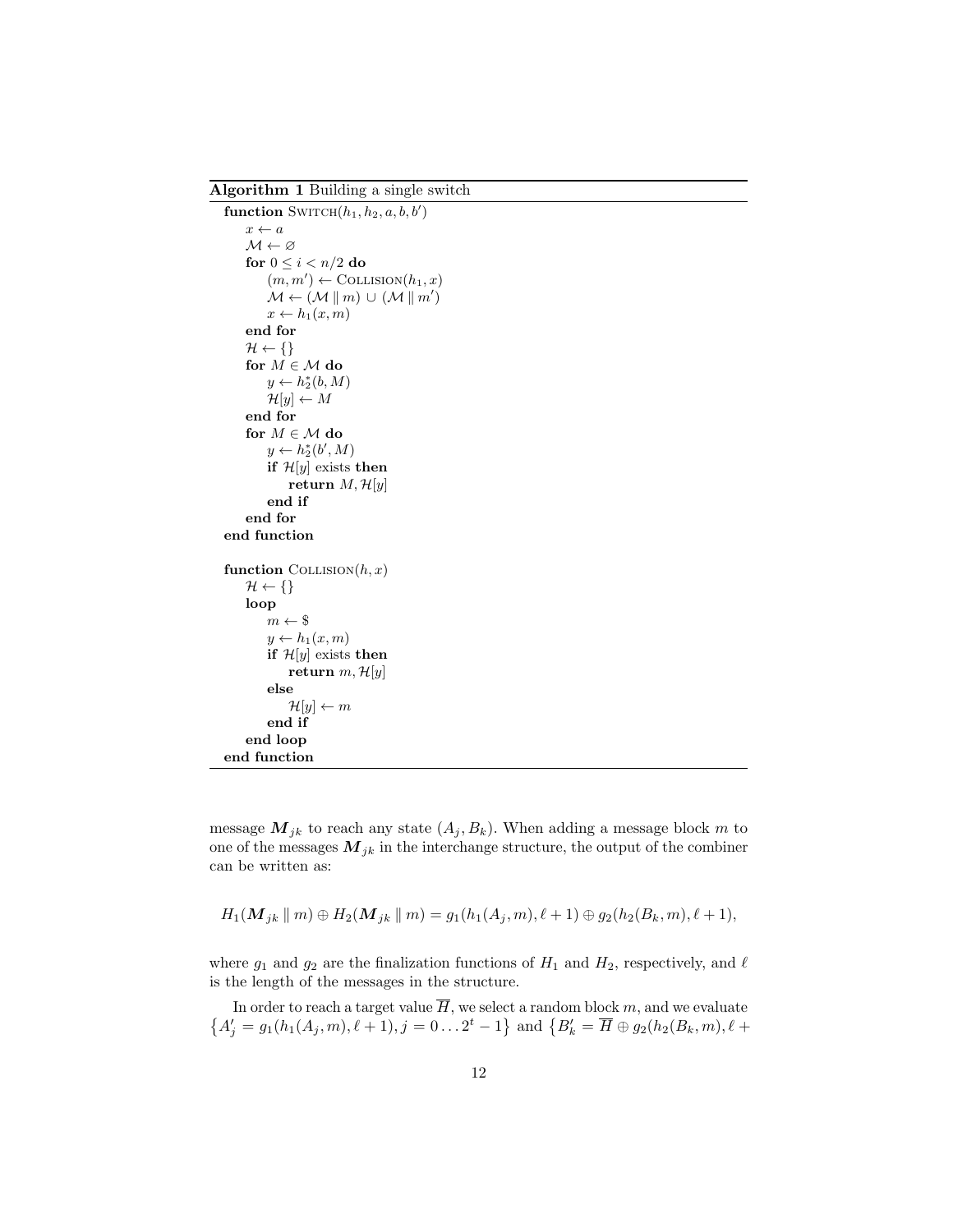Algorithm 2 Building and using a T-interchange structure

```
function INTERCHANGE(h_1, h_2, IV_1, IV_2)a_0 \leftarrow IV_1, b_0 \leftarrow IV_2for 1 \leq k < T do
          a_k \leftarrow \$, b_k \leftarrow \$end for
     for 1 \leq j < T do
          (M, M') \leftarrow \text{SWITCH}(h_1, h_2, a_0, b_0, b_j)\bm{M} \leftarrow \bm{M} \parallel M; \bm{M'} \leftarrow \bm{M'} \parallel M'for 0 \leq k < T do
               a_k \leftarrow h_1^*(a_k, M)b_k \leftarrow h_2^*(b_k, M)end for
     end for
     for 1\leq j < T do
          for 1 \leq i < T do
               (M, M') \leftarrow \text{SWITCH}(h_2, h_1, b_j, a_0, a_i)\boldsymbol{M}\leftarrow \boldsymbol{M}\parallel M;\boldsymbol{M}^\prime\leftarrow \boldsymbol{M}^\prime \parallel \dot{M}^\primefor 0 \leq k < T do
                    a_k \leftarrow h_1^*(a_k, M)b_k \leftarrow h_2^*(b_k, M)end for
          end for
     end for
     \mathrm{return}~(M, M')end function
function SELECTMESSAGE(M, M', j, k)\mu \leftarrow \bm{M}if k \neq 0 then
          \mu[k-1] \leftarrow \mathbf{M}'[k-1]end if
     if j \neq 0 then
          \mu[(k+1)\cdot(T-1)+j-1] \leftarrow M'[(k+1)\cdot(T-1)+j-1]end if
     return \muend function
```
1),  $k = 0...2^t - 1$ . If there is a match  $(j^*, k^*)$  between the two lists, we have:

$$
A'_{j^*} = B'_{k^*} \Leftrightarrow g_1(h_1(A_{j^*}, m), \ell + 1) = \overline{H} \oplus g_2(h_2(B_{k^*}, m), \ell + 1)
$$
  

$$
\Leftrightarrow H_1(M_{jk} \parallel m) \oplus H_2(M_{jk} \parallel m) = \overline{H}.
$$

For a random choice of m, we expect that a match exists with probability  $2^{2t-n}$ , and testing it requires about  $2<sup>t</sup>$  operations<sup>[9](#page-12-1)</sup>. We will have to repeat this procedure

<span id="page-12-1"></span><sup>&</sup>lt;sup>9</sup> It takes  $O(t \cdot 2^t)$  operations by sorting the lists, but only  $2 \cdot 2^t$  using a hash table.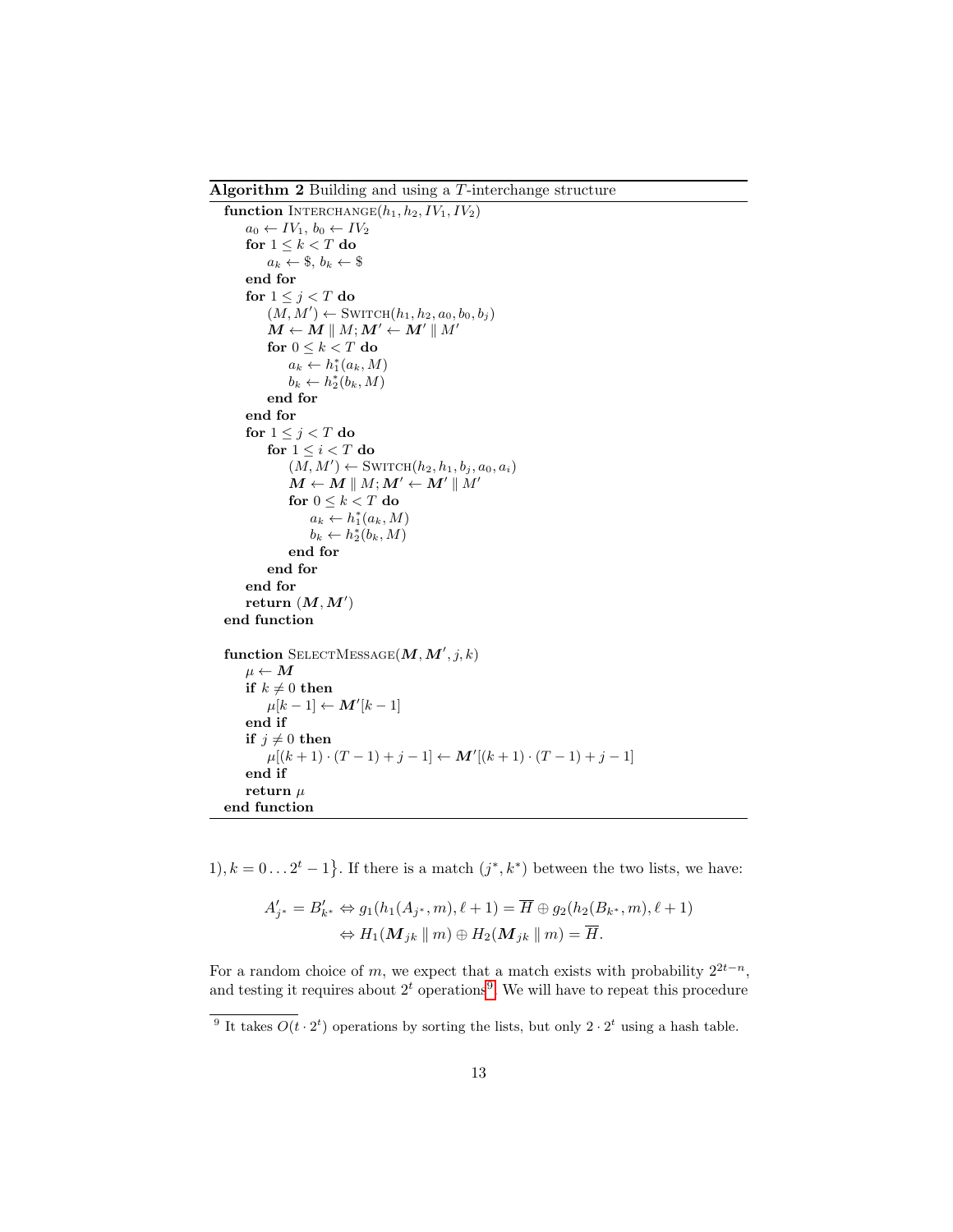$2^{n-2t}$  times on average, therefore the total cost of the preimage search is about  $2^{n-t}$  evaluations of  $h_1$  and  $h_2$ .

As explained in the previous section, building a  $2<sup>t</sup>$ -interchange structure requires about  $n/2 \cdot 2^{2t+n/2}$  operations. Using  $t = n/6$  we balance the two steps of the attack, and reach the optimal complexity of about  $n/2 \cdot 2^{5n/6}$  operations for the preimage attack.

### 5.1 Message length and memory complexity

The attack uses messages of length  $n/2 \cdot 2^{2t}$ , and the memory complexity of the attack<sup>[10](#page-13-1)</sup> is also  $n/2 \cdot 2^{2t}$ . The optimal choice  $t = n/6$  gives messages of length  $n/2 \cdot 2^{n/3}$ . The memory requirement is probably not an issue<sup>[11](#page-13-2)</sup> for an attacker that can spend time  $2^{5n/6}$ , but the message length can be a problem with some hash functions that don't accept long inputs. For instance SHA-256 is only defined for message with less than  $2^{64}$  bits (*i.e.*  $2^{55}$  blocks).

In this case, one can apply the attack with a smaller value of  $t$ : this reduces the length of the messages, at the cost of more time spent in the preimage search step. For instance, we can mount a preimage attack against SHA-256 ⊕ BLAKE-256 with complexity  $2^{232}$  using  $t = 24$ , while the optimal attack with  $n = 256$  would cost only  $2^{220.3}$ . Similarly, our attack applied to SHA-512  $\oplus$  Whirlpool has a complexity of  $2^{461}$ , rather than  $2^{434.7}$ .

## <span id="page-13-0"></span>6 Applications and Extensions

The attack works identically if the hash functions use the HAIFA mode rather than the plain Merkle-Damgård iteration. Also it can easily be extended to  $H_1(M) \odot H_2(M)$  where  $\odot$  denotes an easy to invert group operation (for instance, a modular addition rather than the exclusive or). The attack can also be extended to hash functions  $H_1$  and/or  $H_2$  using an internal check-sum, such as the GOST family of hash functions, using pairs of blocks with a constant sum.

### 6.1 Application to the sum of wide-pipe hash functions

The attack can also be used when the internal state size  $\ell$  is larger than the output size n. The complexity of building a  $2<sup>t</sup>$ -interchange structure is related to  $\ell$  as  $\ell/2 \cdot 2^{2t+\ell/2}$ . On the other hand, the complexity of the meet-in-the-middle preimage search is related to n as  $2^{n-t}$ . The optimal complexity is  $\ell/2 \cdot 2^{2n/3+\ell/6}$ by matching the two complexities with  $t = n/3 - \ell/6$ . Therefore our attack can be applied as long as  $\ell + 6 \log(\ell) \leq 2n$  holds. For instance, we can compute preimages of SHA-224  $\oplus$  BLAKE-224 with complexity roughly  $2^{199}$ .

<span id="page-13-1"></span> $10$  We only need to store the messages  $M$  and  $M'$ 

<span id="page-13-2"></span><sup>&</sup>lt;sup>11</sup> For instance, the attack is on the verge of practicality with  $n = 64$ ; the time complexity is  $2^{58.3}$  and the memory complexity is  $2^{26.3}$ .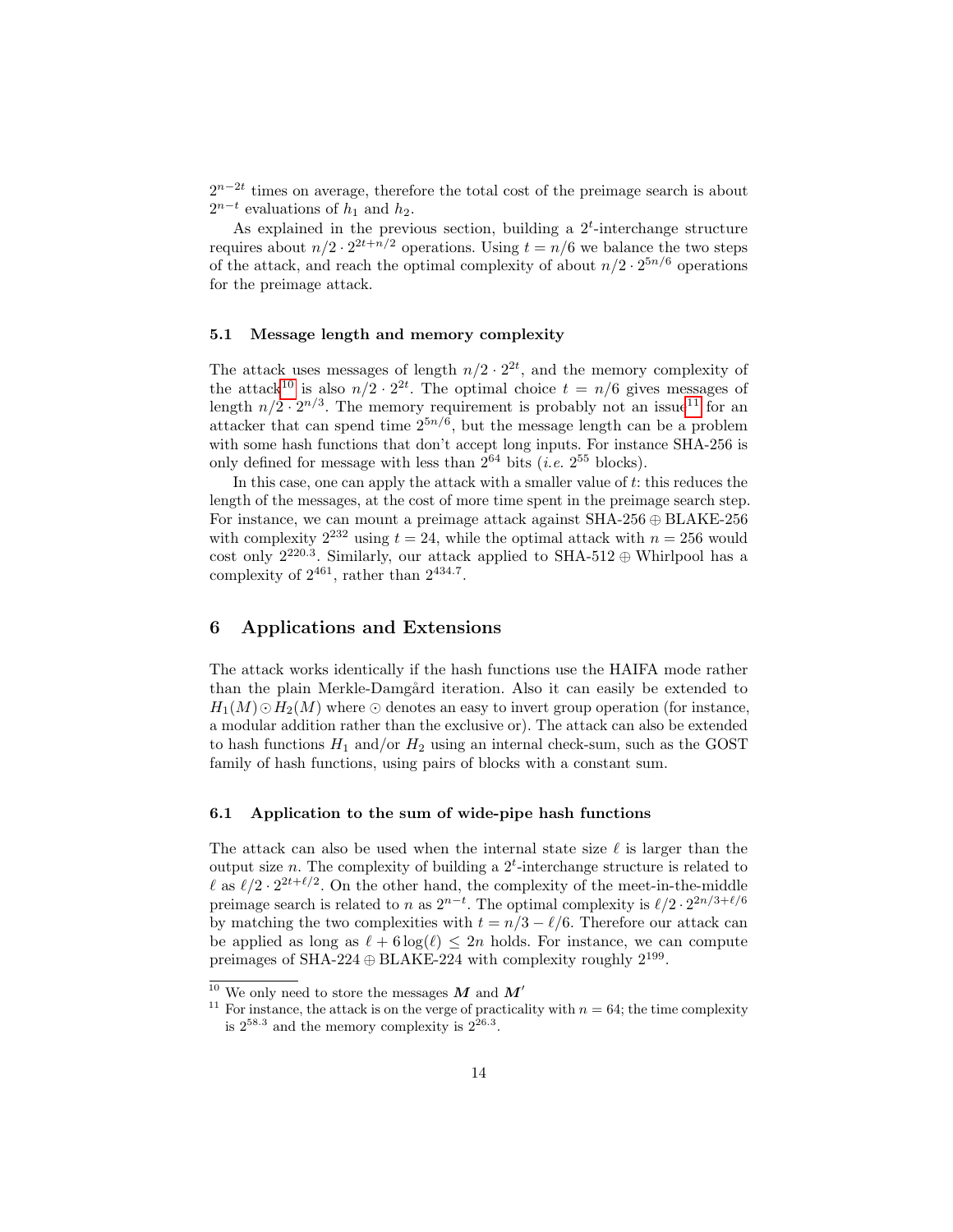#### 6.2 Application to Cryptophia's short combiner

Our attack can also be applied to Cryptophia's short combiner, as proposed by Mittelbach [\[29\]](#page-19-6), and to the revised version of Mennink and Preneel [\[26\]](#page-19-7). This combiner computes the sum of two hash functions with some pre-processing of the message, to allow non-independent functions:

$$
C(M) = H_1 \left( \tilde{m}_1^1 \parallel \ldots \parallel \tilde{m}_\ell^1 \right) \oplus H_2 \left( \tilde{m}_1^2 \parallel \ldots \parallel \tilde{m}_\ell^2 \right)
$$
  
\n
$$
\tilde{m}_j^1 = H_1(0 \parallel l_1 \parallel m_j \oplus k_1) \oplus H_2(0 \parallel l_2 \parallel m_j \oplus k_2)
$$
  
\n
$$
\tilde{m}_j^2 = H_1(1 \parallel l_1 \parallel m_j \oplus k_1) \oplus H_2(1 \parallel l_2 \parallel m_j \oplus k_2)
$$

where  $k_1, k_2, l_1, l_2$  is a randomly chosen key. The security proof in the ideal model shows that  $C$  is optimally preimage resistant if at least one of the hash functions is ideal.

However, if both  $H_1$  and  $H_2$  are narrow-pipe, we can apply our preimage attack with complexity  $\tilde{O}(2^{5n/6})$ . This does not violate the security proof because we need both functions to be narrow-pipe, hence not  $n$ -bit ideal<sup>[12](#page-14-0)</sup>. From a practical point of view, though, it shows that in many cases  $(e.g.$  using SHA-512 and Whirlpool) the combiner is weaker than the initial functions.

### 6.3 Improvements using weaknesses of the hash functions

If  $H_1$  or  $H_2$  has known cryptographic weaknesses, more efficient attacks are possible. More precisely, if the compression function of one of the hash functions can be inverted<sup>[13](#page-14-1)</sup> in time 2<sup>t</sup>, then we can find a preimage of  $H_1 \oplus H_2$  with complexity only  $\tilde{O}(2^{(n+t)/2})$ .

The attack is presented using the case, where (at least) one compression function is modeled as a weak compression function defined in [\[21\]](#page-19-2), as an example. Without loss of the generality, we assume the compression function of  $H_2$ ,  $h_2(x, y) = z$ , is such a weak compression function, which is a random oracle with two additional interfaces as below.

- Backward interface. On a query  $(?, y, z)$ , it returns either a value x uniformly chosen from all the values satisfying  $h_2(x, y) = z$ , or  $\perp$  if no such x exists.
- Bridging interface. On a query  $(x, ?, z)$ , it return either a value y uniformly chosen from all the values satisfying  $h_2(x, y) = z$ , or  $\perp$  if no such y exists.

Note that the inversion of compression function  $h_2$  takes unit time and hence the attack against  $H_1 \oplus H_2$  takes time  $\tilde{O}(2^{n/2})$ . The procedure is detailed as follows, which is also illustrated in Figure [6.](#page-15-0)

Let the target hash digest be denoted as  $\overline{H}$ . We firstly build an n-block long multicollision on  $H_1$  following Joux's approach [\[17\]](#page-19-0). Let the final output

<span id="page-14-0"></span><sup>&</sup>lt;sup>12</sup> A large multi-collisions can be built with a cost of roughly  $2^{n/2}$  in a narrow-pipe function, but costs almost  $2<sup>n</sup>$  for an ideal hash function.

<span id="page-14-1"></span><sup>&</sup>lt;sup>13</sup> finding an input chaining value from the output chaining value and the message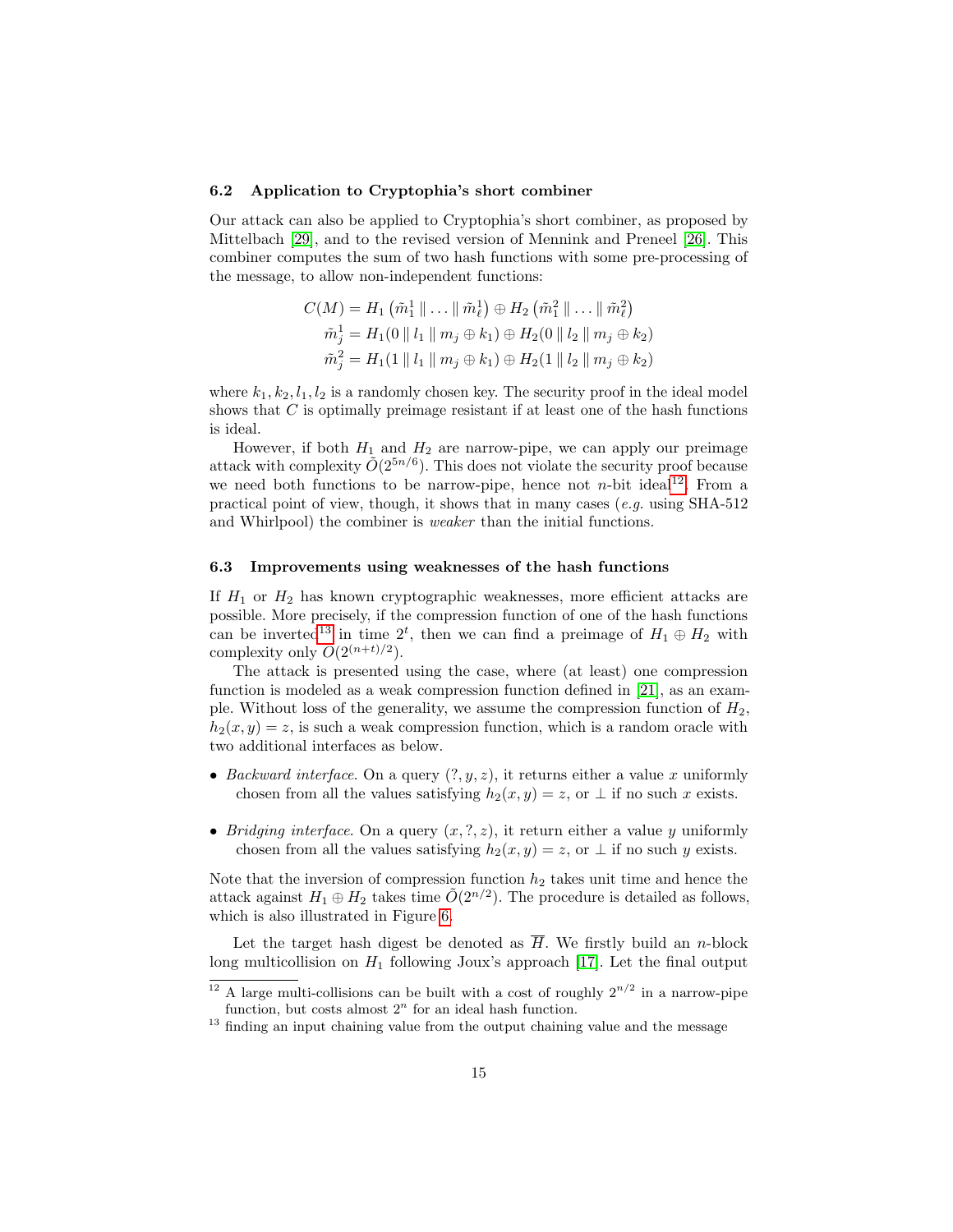be denoted as Z. It contains a set of up to  $2^n$  messages that link  $IV_1$  to Z on  $H_1$ . We split every *n*-block long multicolliding message into halves, and collect the first half  $n/2$ -block long messages as a set  $\mathcal{M}_1$  and the second half as another set  $M_2$ . Hence for any message  $M_1 \in \mathcal{M}_1$  and any  $M_2 \in \mathcal{M}_2$ , the concatenated message  $M_1 \parallel M_2$  links  $IV_1$  to Z on  $H_1$ . Secondly, for the messages  $M_2 \in \mathcal{M}_2$ , we use the additional backward interface of  $h_2$  to carry out backward computations from  $\overline{H} \oplus Z$ , and get values X such that  $h_2^*(X, M_2) = \overline{H} \oplus Z$ . We computations from  $H \oplus Z$ , and get values  $X$  such that  $h_2(X, M_2) = H \oplus Z$ . We store  $(X, M_2)$  in a table  $T_X$ . On average  $T_X$  contains  $2^{n/2}$  elements.<sup>[14](#page-15-1)</sup> Finally, for each message  $M_1 \in \mathcal{M}_1$ , we iteratively compute  $h_2$  forward from  $IV_2$ , and get an internal state Y. We match Y to the elements in  $T_X$ . A match implies that concatenated  $M_1 \parallel M_2$  links  $IV_2$  to  $\overline{H} \oplus Z$ , and in turn is a preimage of  $H_1(M_1 || M_2) \oplus H_2(M_1 || M_2) = Z \oplus \overline{H} \oplus Z = \overline{H}$ . The success probability of finding such a match is not negligible since there are  $2^{n/2}$  X's and Y's. The complexity is around  $n \cdot 2^{n/2}$  that is  $O(2^{n/2})$  by ignoring the polynomial factors.



<span id="page-15-0"></span>Fig. 6. Preimage attack on the XOR combiner with a weak  $H_2$ 

Moreover, the above preimage attack can be extended to the concatenation combiner  $H_1 \parallel H_2$  if both  $H_1$  and  $H_2$  are weak by a minor modification. This shows that the proof of Hoch and Shamir [\[14\]](#page-18-2) is tight for preimage resistance. Here we mainly highlight the modifications. Let the target hash digest be  $\overline{H}_1 \parallel \overline{H}_2$ , where  $\overline{H}_1$  is from  $H_1$  and  $\overline{H}_2$  from  $H_2$ . After we build the multicollision on  $H_1$ and let the output internal state be denoted as Z, we link Z to  $\overline{H}_1$  by using the bridging interface of  $h_1$  to receive a message m such that  $h_1(Z, m) = \overline{H}_1$ . This gives us a set of messages linking  $IV_1$  to  $\overline{H}_1$  on  $H_1$ . Also note that for the backward computations on  $H_2$ , the starting value should be  $\overline{H}_2$ . The rest of the attack procedure remains the same. Hence it is easy to get that the complexity is also  $\tilde{O}(2^{n/2})$ .

<span id="page-15-1"></span> $^{14}$  The backward interface may output  $\perp$  for some message block. To compensate it, for the other message blocks, we make multiple queries, since they may have more than one preimages. On average, the backward interface should produce one preimage for each query.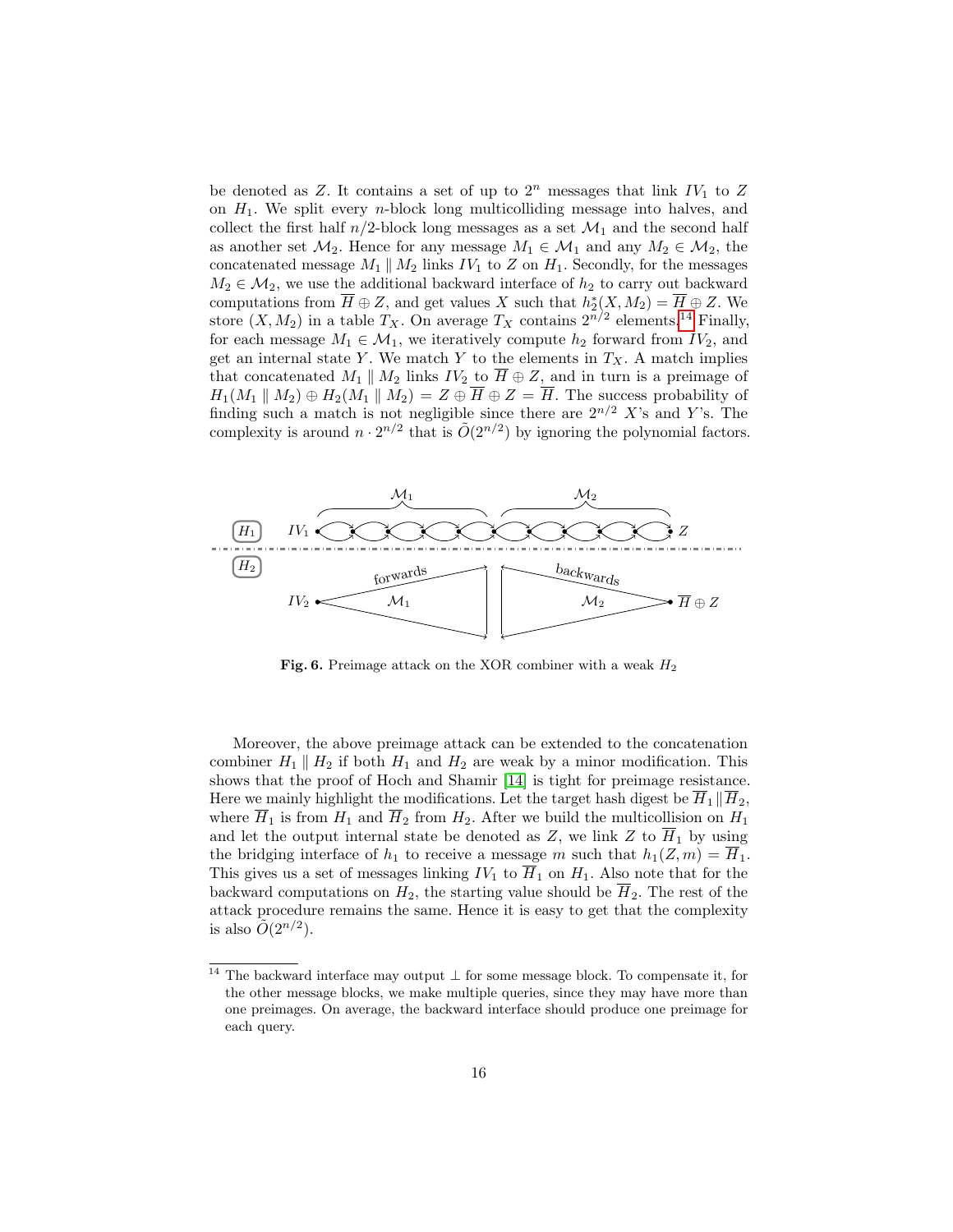#### 6.4 Extension to the sum of three or more hash functions

The attack can be extended to the sum of three or more hash functions. In order to attack the sum of  $k$  functions, two different strategies are possible: either we use a simpler structure that only gives two degrees of freedom, and fixes  $k - 2$ functions to a constant value, or we build an interchange structure to control all the k functions independently.

Controlling only two functions. The easiest way to extend the attack is to use a single chain in the  $k - 2$  extra hash functions. The procedure to build a switch is modified in order to use multicollisions for  $k-1$  functions instead a simple multicollisions for one function; this costs  $O(n^{k-1} \cdot 2^{n/2})$  using Joux's method [\[17\]](#page-19-0).

As in the basic attack, we need  $O(t^2)$  switches to generate a  $2^t$ -interchange for two functions, and the preimage search costs  $O(2^{n-t})$ ; the optimal complexity is therefore  $O(n^{k-1} \cdot 2^{5n/6})$  with  $t = n/6$ .

Controlling all the functions. Alternatively, we can build a more complex interchange structure in order to control all the functions independently. When attacking three functions, we will use the switch structure to jump from chains  $(a_{j_0}, b_{k_0}, c_{l_0})$  to  $(a_{j_0}, b_{k_0}, c_{l_1})$  (or  $(a_{j_0}, b_{k_1}, c_{l_0})$  or  $(a_{j_1}, b_{k_0}, c_{l_0})$ , respectively). We need  $2^{3t} - 1$  switches in the interchange structure to reach all the  $2^{3t}$  triplets of chains (a switch makes only one new triplet reachable). Each switch is built using a  $2^{n/2}$ -multicollision on two functions, which can be built for a cost of  $O(n^2 \cdot 2^{n/2})$ following Joux's technique [\[17\]](#page-19-0). Therefore we can build a  $2<sup>t</sup>$ -interchange for a cost of  $O(n^2 \cdot 2^{3t+n/2})$ . More generally, for the sum of k hash functions, we can build an interchange structure for k functions for a cost of  $O(n^{k-1} \cdot 2^{kt+n/2})$ .

In the preimage search phase, we generate  $k$  lists of size  $2^t$ , and we need to detect efficiently whether we can combine then to generate a zero sum. This problem can be solved using a algorithm similar to Wagner's generalized birthday algorithm [\[35\]](#page-20-6). If  $k = 2^{\kappa}$ , we find a solution with probability  $O(2^{n-(\kappa+1)\cdot t})$  for a cost of  $O(k \cdot 2^t)$ . Therefore the preimage search costs  $O(k \cdot 2^{n-\kappa t})$ . With  $k=4$ (i.e.  $\kappa = 2$ ), this yields a complexity of  $O(n^3 \cdot 2^{5n/6})$ . However, this approach is less efficient than the previous one for  $k = 3$  and for  $k > 4$ .

To summarize, attacking the sum of k hash functions  $(k \geq 2)$  costs  $O(n^{k-1} \cdot$  $2^{5n/6}$ ). Controlling chains independently in more than two hash function might be useful for further work, but it doesn't improve the preimage attack on the sum of  $k$  hash functions.

## <span id="page-16-0"></span>7 Conclusion and open discussions

In this work, we gave the first generic attack on the XOR combiner. Our result is rather surprising: the sum of two ideal narrow-pipe hash functions only has about  $5n/6$  bits of security against preimage attacks. In particular, the sum is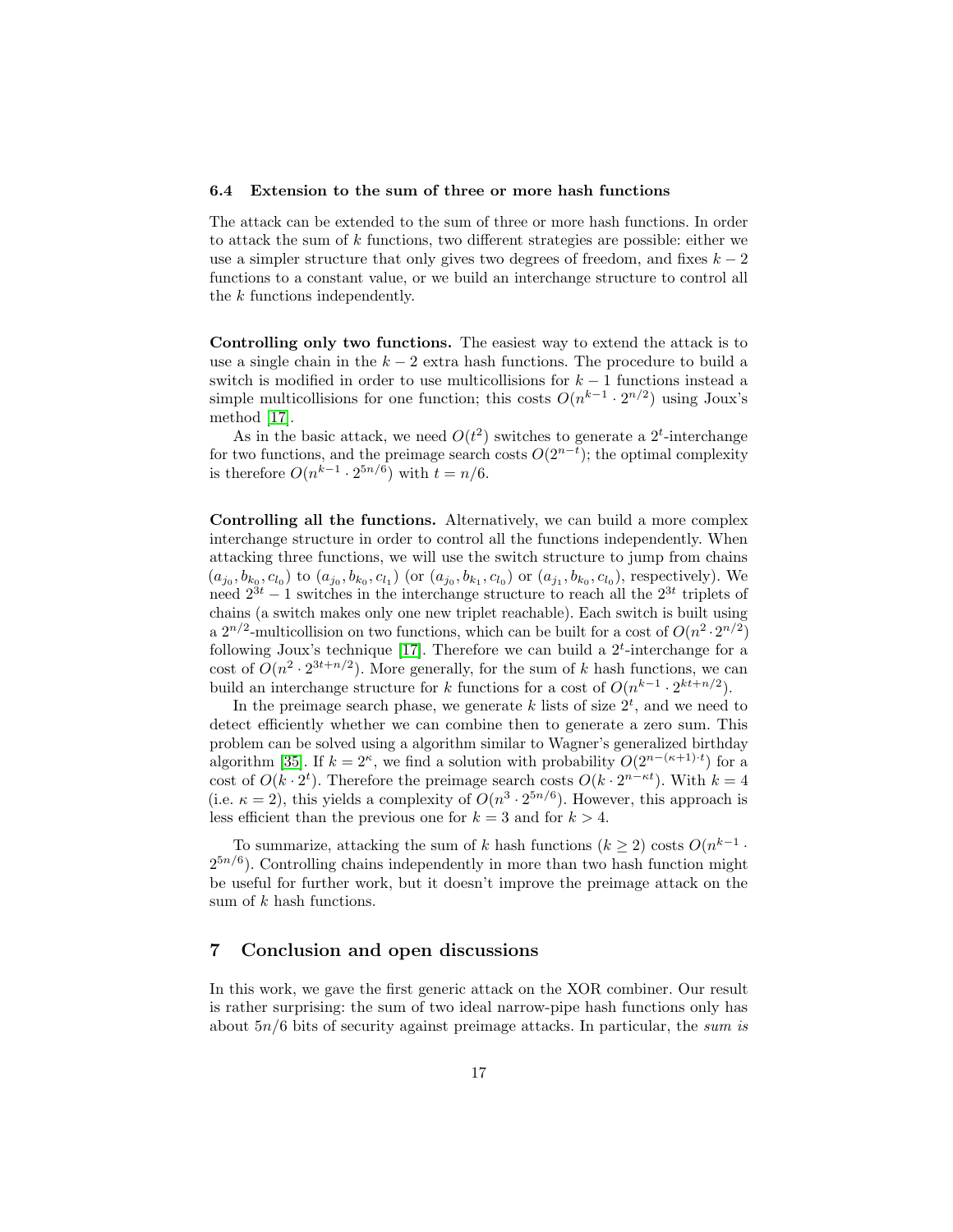easier to break than the initial functions. Since most practical hash functions are narrow-pipe (e.g. SHA-1, SHA-256, SHA-512, Whirlpool, RIPEMD, GOST, BLAKE, Skein...), the XOR combiner will usually provide a weaker security than the component hash functions.

Moreover, we would like to discuss a few directions for future work.

On controlling multiple hash lanes. Since 2004, several generic attacks have been found against narrow-pipe hash functions, such as the multicollision attack[\[17\]](#page-19-0), the long-message second preimage attack[\[19\]](#page-19-14) and the herding attack[\[18\]](#page-19-15). There has been extensive work to extend these attacks to more complex constructions with several computation chains, such as the concatenation  $H_1(M) \parallel H_2(M)$  and the cascade  $H_2(H_1(M), M)$ .

As in our present work, the essential difficulty in those attacks comes from the fact that several lanes of computation share the same input message, and hence their outputs are related. If an adversary considers a na¨ıve set of messages, the set of outputs gives random pairs of *n*-bit values  $\{(A_i, B_i) : i \in \mathcal{I}\}\$ : selecting a value for the first entry of the pair gives a single candidate for the second entry, and the adversary is essentially working with a  $2n$ -bit state. Previous works [\[30](#page-19-16)[,13](#page-18-12)[,1\]](#page-18-13) have developed various message structures (mostly based on multicollision and diamond structures), in order to relax this relation. They mainly result in a set of messages  $\mathcal M$  such that the corresponding outputs are in a more structured set  $\{(A, B_i) : i \in \mathcal{I}\}\$ : the first entry is a constant value A, but several options  $B_i$ can be selected for the second entry. For any value  $(A, B_i)$ , it is then possible to select a message in  $M$  so that the first lane reaches  $A$ , while the second lane reaches  $B_i$ . This allows to modify the value of the second lane without affecting the first lane.

Our result is quite stronger: with the interchange structure we have a set of message such that the corresponding outputs are a set  $\{(A_i, B_j) : i \in \mathcal{I}, j \in \mathcal{J}\},\$ where *both* lanes have several options that can be selected independently. We hope that our technique will have applications or lead to new technical development in related settings, e.g., the open problem of generic second preimage attacks (with long messages) on the concatenation hash or on the Zipper hash [\[21\]](#page-19-2).

On extending to practical hash function. Several practical hash functions such as RIPEMD [\[7\]](#page-18-10) and HAS-V [\[31\]](#page-19-11) are based on a compression function with more than one independent lanes, which interacts with each other at the end of each compression function call. It is very interesting to investigate if our attack can be further modified to attack these hash functions in future. Again the obstacle comes from the relations between internal states of lanes. Particularly, the internal states of the lanes interact with each other, which makes the relation even tighter and in turn harder to attack.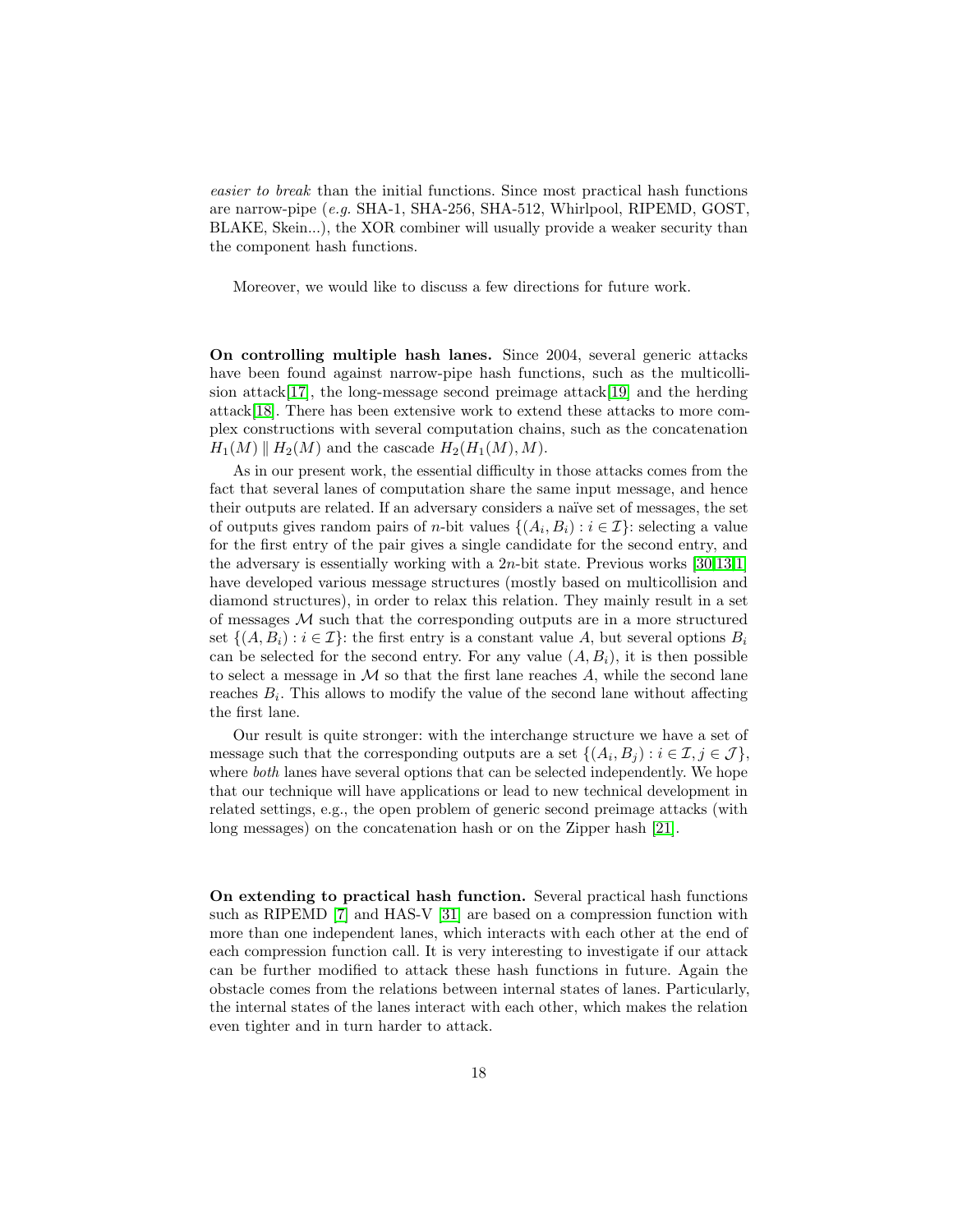### Acknowledgements

The authors would like to thank the anonymous referees for their helpful comments. Lei Wang is supported by the Singapore National Research Foundation Fellowship 2012 (NRF-NRFF2012-06).

## References

- <span id="page-18-13"></span>1. Andreeva, E., Bouillaguet, C., Dunkelman, O., Kelsey, J.: Herding, Second Preimage and Trojan Message Attacks beyond Merkle-Damgård. In: Jr., M.J.J., Rijmen, V., Safavi-Naini, R. (eds.) Selected Areas in Cryptography. Lecture Notes in Computer Science, vol. 5867, pp. 393–414. Springer (2009)
- <span id="page-18-5"></span>2. Biham, E., Dunkelman, O.: A Framework for Iterative Hash Functions - HAIFA. IACR Cryptology ePrint Archive, Report 2007/278 (2007)
- <span id="page-18-9"></span>3. Boneh, D., Boyen, X.: On the Impossibility of Efficiently Combining Collision Resistant Hash Functions. In: Dwork, C. (ed.) CRYPTO. Lecture Notes in Computer Science, vol. 4117, pp. 570–583. Springer (2006)
- <span id="page-18-4"></span>4. Damgård, I.: A Design Principle for Hash Functions. In: Brassard, G. (ed.) CRYPTO. Lecture Notes in Computer Science, vol. 435, pp. 416–427. Springer (1989)
- <span id="page-18-1"></span>5. Dierks, T., Allen, C.: The TLS Protocol Version 1.0. RFC 2246 (Proposed Standard) (Jan 1999), <http://www.ietf.org/rfc/rfc2246.txt>, obsoleted by RFC 4346, updated by RFCs 3546, 5746, 6176
- <span id="page-18-3"></span>6. Dierks, T., Rescorla, E.: The Transport Layer Security (TLS) Protocol Version 1.2. RFC 5246 (Proposed Standard) (Aug 2008), [http://www.ietf.org/rfc/rfc5246.](http://www.ietf.org/rfc/rfc5246.txt) [txt](http://www.ietf.org/rfc/rfc5246.txt), updated by RFCs 5746, 5878, 6176
- <span id="page-18-10"></span>7. Dobbertin, H., Bosselaers, A., Preneel, B.: RIPEMD-160: A Strengthened Version of RIPEMD. In: Gollmann, D. (ed.) FSE. Lecture Notes in Computer Science, vol. 1039, pp. 71–82. Springer (1996)
- <span id="page-18-6"></span>8. Fischlin, M., Lehmann, A.: Multi-property Preserving Combiners for Hash Functions. In: Canetti, R. (ed.) TCC. Lecture Notes in Computer Science, vol. 4948, pp. 375– 392. Springer (2008)
- <span id="page-18-7"></span>9. Fischlin, M., Lehmann, A., Pietrzak, K.: Robust Multi-property Combiners for Hash Functions Revisited. In: Aceto, L., Damgård, I., Goldberg, L.A., Halldórsson, M.M., Ingólfsdóttir, A., Walukiewicz, I. (eds.) ICALP (2). Lecture Notes in Computer Science, vol. 5126, pp. 655–666. Springer (2008)
- <span id="page-18-8"></span>10. Fischlin, M., Lehmann, A., Pietrzak, K.: Robust Multi-Property Combiners for Hash Functions. J. Cryptology 27(3), 397–428 (2014)
- <span id="page-18-0"></span>11. Freier, A., Karlton, P., Kocher, P.: The Secure Sockets Layer (SSL) Protocol Version 3.0. RFC 6101 (Historic) (Aug 2011), <http://www.ietf.org/rfc/rfc6101.txt>
- <span id="page-18-11"></span>12. Her, Y.S., Sakurai, K.: A Design of Cryptographic Hash Function Group with Variable Output-Length Based on SHA-1. Technical report of IEICE. ISEC 102(212), 69–76 (July 2002), <http://ci.nii.ac.jp/naid/110003298501/en/>
- <span id="page-18-12"></span>13. Hoch, J.J., Shamir, A.: Breaking the ICE - Finding Multicollisions in Iterated Concatenated and Expanded (ICE) Hash Functions. In: Robshaw, M.J.B. (ed.) FSE. Lecture Notes in Computer Science, vol. 4047, pp. 179–194. Springer (2006)
- <span id="page-18-2"></span>14. Hoch, J.J., Shamir, A.: On the Strength of the Concatenated Hash Combiner When All the Hash Functions Are Weak. In: Aceto, L., Damgård, I., Goldberg, L.A., Halldórsson, M.M., Ingólfsdóttir, A., Walukiewicz, I. (eds.) ICALP (2). Lecture Notes in Computer Science, vol. 5126, pp. 616–630. Springer (2008)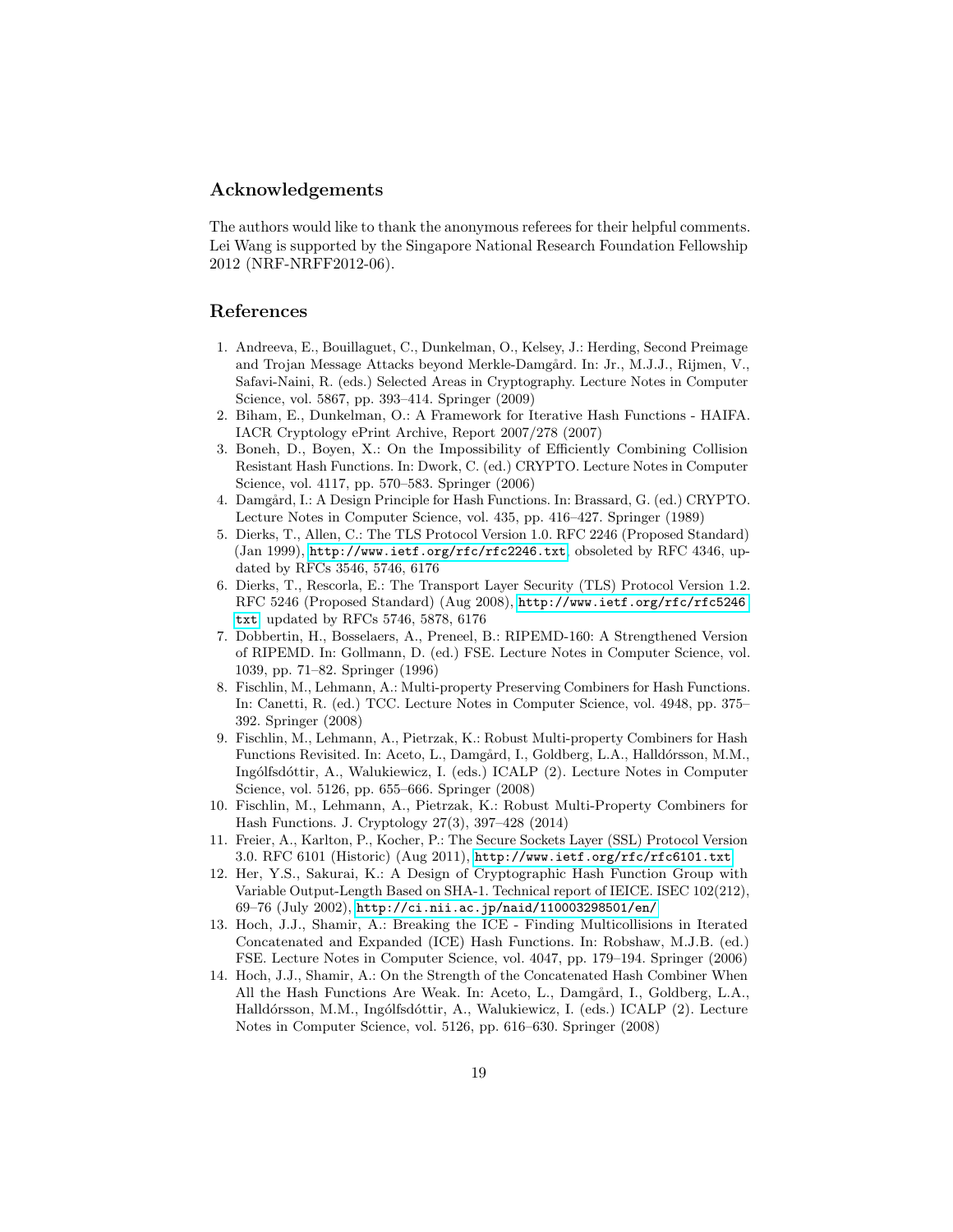- <span id="page-19-12"></span>15. Hong, D., Chang, D., Sung, J., Lee, S., Hong, S., Lee, J., Moon, D., Chee, S.: A New Dedicated 256-Bit Hash Function: FORK-256. In: Robshaw, M.J.B. (ed.) FSE. Lecture Notes in Computer Science, vol. 4047, pp. 195–209. Springer (2006)
- <span id="page-19-13"></span>16. Indesteege, S.: The lane hash function. Submission to NIST (2008), [http://www.](http://www.cosic.esat.kuleuven.be/publications/ article-1181.pdf) [cosic.esat.kuleuven.be/publications/article-1181.pdf](http://www.cosic.esat.kuleuven.be/publications/ article-1181.pdf)
- <span id="page-19-0"></span>17. Joux, A.: Multicollisions in Iterated Hash Functions. Application to Cascaded Constructions. In: Franklin, M.K. (ed.) CRYPTO. Lecture Notes in Computer Science, vol. 3152, pp. 306–316. Springer (2004)
- <span id="page-19-15"></span>18. Kelsey, J., Kohno, T.: Herding Hash Functions and the Nostradamus Attack. In: Vaudenay, S. (ed.) EUROCRYPT. Lecture Notes in Computer Science, vol. 4004, pp. 183–200. Springer (2006)
- <span id="page-19-14"></span>19. Kelsey, J., Schneier, B.: Second Preimages on n-Bit Hash Functions for Much Less than  $2<sup>n</sup>$  Work. In: Cramer, R. (ed.) EUROCRYPT. Lecture Notes in Computer Science, vol. 3494, pp. 474–490. Springer (2005)
- <span id="page-19-4"></span>20. Lehmann, A.: On the Security of Hash Function Combiners. Ph.D. thesis, TU Darmstadt (2010)
- <span id="page-19-2"></span>21. Liskov, M.: Constructing an Ideal Hash Function from Weak Ideal Compression Functions. In: Biham, E., Youssef, A.M. (eds.) Selected Areas in Cryptography. Lecture Notes in Computer Science, vol. 4356, pp. 358–375. Springer (2006)
- <span id="page-19-9"></span>22. Mendel, F., Nad, T., Scherz, S., Schläffer, M.: Differential attacks on reduced RIPEMD-160. In: Gollmann, D., Freiling, F.C. (eds.) ISC 2012. Lecture Notes in Computer Science, vol. 7483, pp. 23–38. Springer (2012)
- <span id="page-19-10"></span>23. Mendel, F., Peyrin, T., Schläffer, M., Wang, L., Wu, S.: Improved Cryptanalysis of Reduced RIPEMD-160. In: Sako, K., Sarkar, P. (eds.) ASIACRYPT (2). Lecture Notes in Computer Science, vol. 8270, pp. 484–503. Springer (2013)
- <span id="page-19-8"></span>24. Mendel, F., Pramstaller, N., Rechberger, C., Rijmen, V.: On the collision resistance of RIPEMD-160. In: Katsikas, S.K., Lopez, J., Backes, M., Gritzalis, S., Preneel, B. (eds.) ISC 2006. Lecture Notes in Computer Science, vol. 4176, pp. 101–116. Springer (2006)
- <span id="page-19-3"></span>25. Mendel, F., Rechberger, C., Schläffer, M.: MD5 Is Weaker Than Weak: Attacks on Concatenated Combiners. In: Matsui, M. (ed.) ASIACRYPT. Lecture Notes in Computer Science, vol. 5912, pp. 144–161. Springer (2009)
- <span id="page-19-7"></span>26. Mennink, B., Preneel, B.: Breaking and Fixing Cryptophia's Short Combiner. In: Gritzalis, D., Kiayias, A. (eds.) CANS. Lecture Notes in Computer Science (2014)
- <span id="page-19-1"></span>27. Merkle, R.C.: One Way Hash Functions and DES. In: Brassard, G. (ed.) CRYPTO. Lecture Notes in Computer Science, vol. 435, pp. 428–446. Springer (1989)
- <span id="page-19-5"></span>28. Mittelbach, A.: Hash Combiners for Second Pre-image Resistance, Target Collision Resistance and Pre-image Resistance Have Long Output. In: Visconti, I., Prisco, R.D. (eds.) SCN. Lecture Notes in Computer Science, vol. 7485, pp. 522–539. Springer (2012)
- <span id="page-19-6"></span>29. Mittelbach, A.: Cryptophia's Short Combiner for Collision-Resistant Hash Functions. In: Jr., M.J.J., Locasto, M.E., Mohassel, P., Safavi-Naini, R. (eds.) ACNS. Lecture Notes in Computer Science, vol. 7954, pp. 136–153. Springer (2013)
- <span id="page-19-16"></span>30. Nandi, M., Stinson, D.R.: Multicollision Attacks on Some Generalized Sequential Hash Functions. IEEE Transactions on Information Theory 53(2), 759–767 (2007)
- <span id="page-19-11"></span>31. Park, N.K., Hwang, J.H., Lee, P.J.: HAS-V: A New Hash Function with Variable Output Length. In: Stinson, D.R., Tavares, S.E. (eds.) Selected Areas in Cryptography. Lecture Notes in Computer Science, vol. 2012, pp. 202–216. Springer (2000)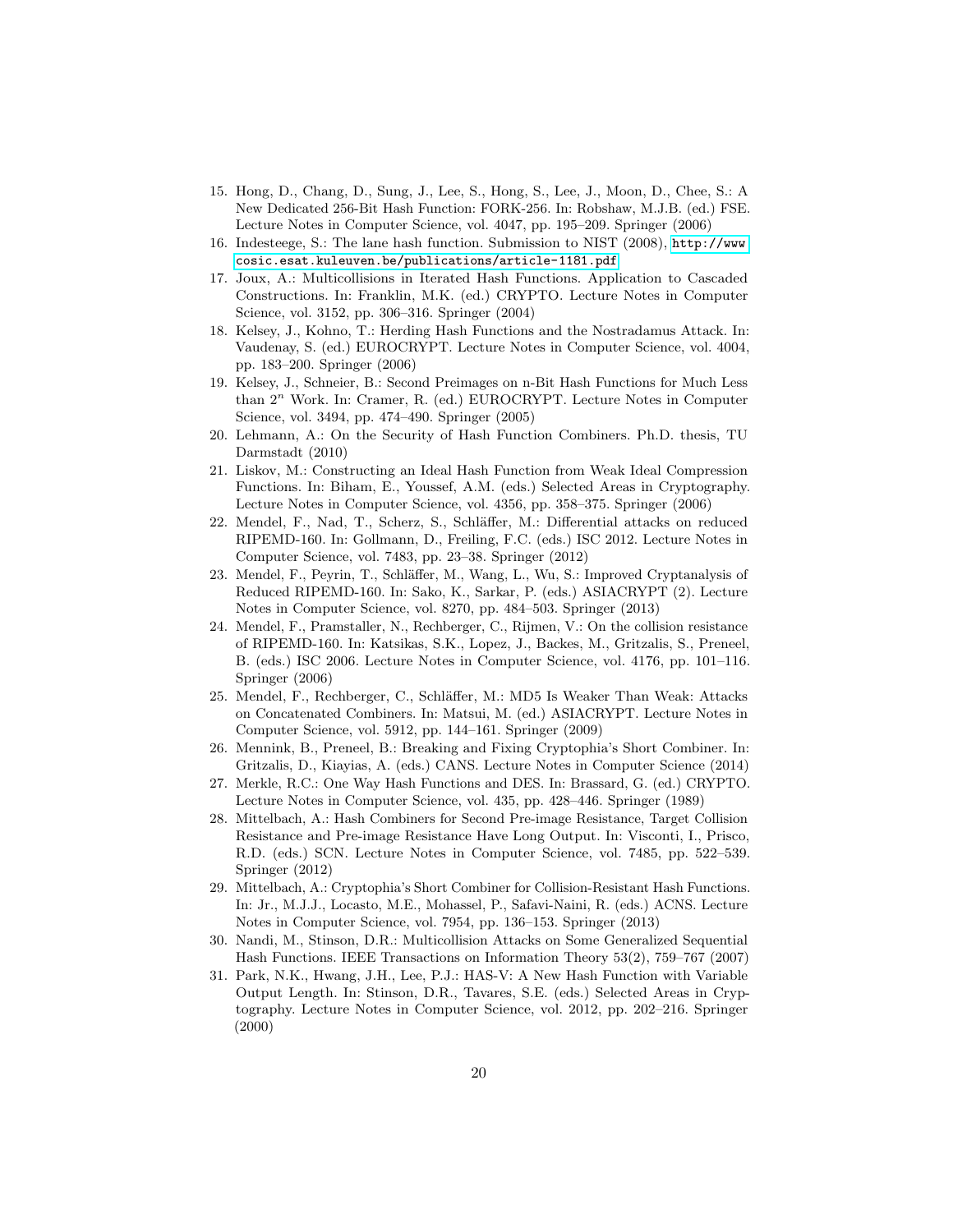- <span id="page-20-2"></span>32. Pietrzak, K.: Non-trivial Black-Box Combiners for Collision-Resistant Hash-Functions Don't Exist. In: Naor, M. (ed.) EUROCRYPT. Lecture Notes in Computer Science, vol. 4515, pp. 23–33. Springer (2007)
- <span id="page-20-3"></span>33. Rjasko, M.: On Existence of Robust Combiners for Cryptographic Hash Functions. In: Vojt´as, P. (ed.) ITAT. CEUR Workshop Proceedings, vol. 584, pp. 71–76. CEUR-WS.org (2009)
- <span id="page-20-4"></span>34. Sasaki, Y., Wang, L.: Distinguishers beyond Three Rounds of the RIPEMD-128/-160 Compression Functions. In: Bao, F., Samarati, P., Zhou, J. (eds.) ACNS. Lecture Notes in Computer Science, vol. 7341, pp. 275–292. Springer (2012)
- <span id="page-20-6"></span>35. Wagner, D.: A Generalized Birthday Problem. In: Yung, M. (ed.) CRYPTO. Lecture Notes in Computer Science, vol. 2442, pp. 288–303. Springer (2002)
- <span id="page-20-1"></span>36. Wang, X., Yin, Y.L., Yu, H.: Finding Collisions in the Full SHA-1. In: Shoup, V. (ed.) CRYPTO. Lecture Notes in Computer Science, vol. 3621, pp. 17–36. Springer (2005)
- <span id="page-20-0"></span>37. Wang, X., Yu, H.: How to Break MD5 and Other Hash Functions. In: Cramer, R. (ed.) EUROCRYPT. Lecture Notes in Computer Science, vol. 3494, pp. 19–35. Springer (2005)

## <span id="page-20-5"></span>A Optimized Interchange Structure

We now describe an optimized attack using only  $(2<sup>t</sup> - 1)(2<sup>t</sup> - 1)$  switches rather than  $2^{2t} - 1$ . The attack also requires multicollision structures, as introduced by Joux[\[17\]](#page-19-0).

We replace the first  $2^t - 1$  switches with a  $2^t$ -multicollision in  $H_1$ , and we use those messages to initialize all the  $b_k$  chains in  $H_2$ . We can also optimize the first series of switches in  $H_2$  in the same way: we build a  $2<sup>t</sup>$ -multicollision in  $H_2$  starting from  $b_0$ , and we use those messages to initialize the  $a_j$  chains in  $H_1$ . This is illustrated by Figure [7,](#page-20-7) and the detailed attack is given as Algorithm [3.](#page-21-0)



<span id="page-20-7"></span>Fig. 7. Optimized interchange structure